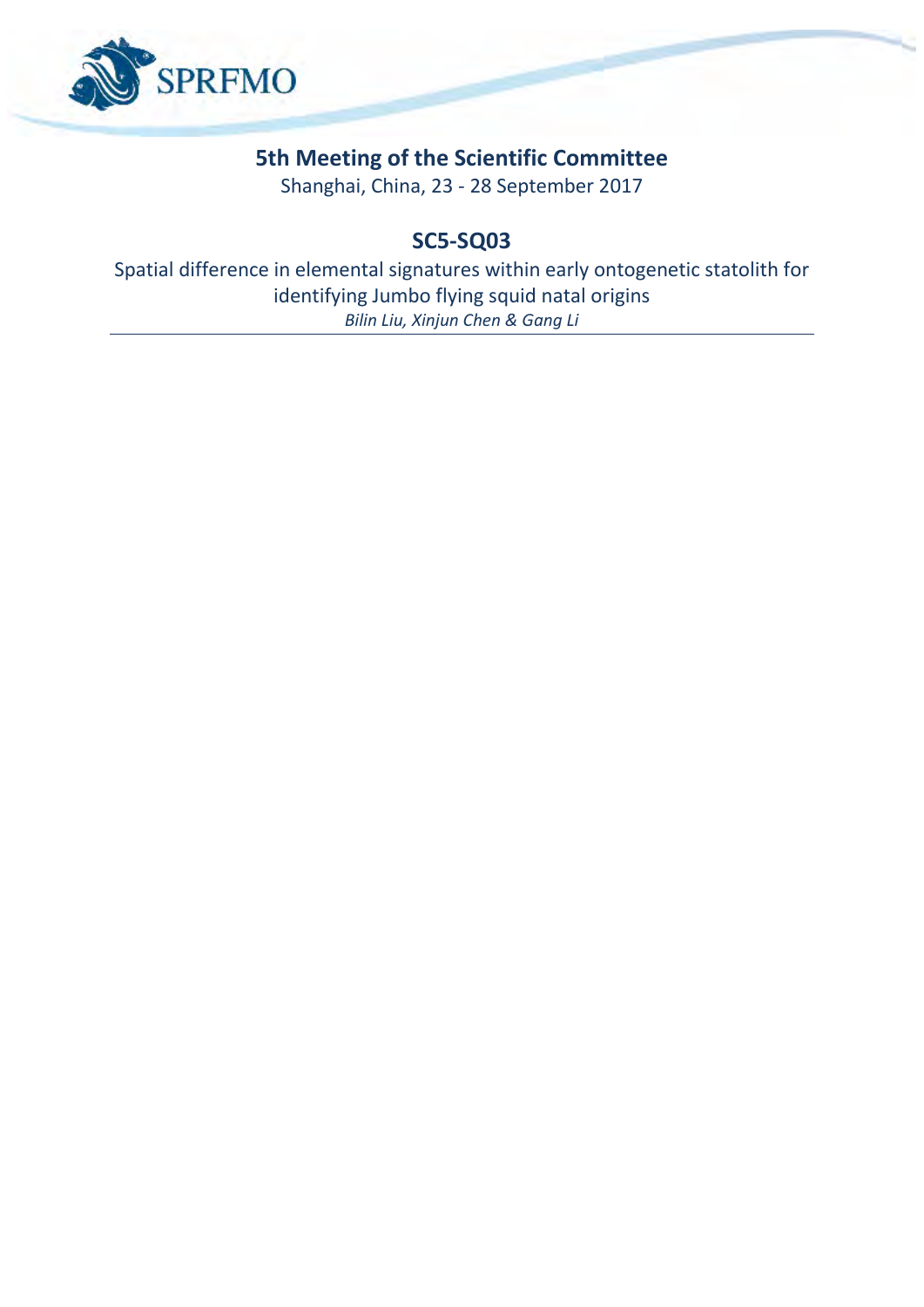# Spatial difference in elemental signatures within early ontogenetic statolith for identifying Jumbo flying squid natal origins

Bilin Liu, Xinjun Chen, Gang Li

National Data Center for Distant-water Fisheries, Shanghai Ocean University

#### **1. INTRODUCTION**

*Dosidicus gigas* (d'Orbigny, 1835), commonly known as the Humboldt or Jumbo (flying) squid, is an eastern Pacific nerito-oceanic species distributed along the eastern coast of the Americas from Alaska to Chile and inhabiting from the sea surface down to a depth of 1200 m (Nigmatullin *et al*. 2001). The abundance of this species tends to be closely related to both environmental conditions (e.g., temperature and predator abundance) and spawner-recruitment dynamics (Waluda *et al*. 2006; Zeidberg and Robsin 2007; Keyl *et al*. 2008). *Dosidicus gigas* is a key species in pelagic ecosystems because of its high abundance and important role in trophic dynamics (Rosas-Luis *et al* 2008). This squid species supports important fisheries in four areas: the Gulf of California (Nevárez-Martínez *et al*. 2000; Morales-Bojórquez *et al*. 2001), the region of the Costa Rica Dome (Ichii *et al*. 2002), the coastal and oceanic waters of Peru (Taipe *et al*. 2001; Waluda *et al*. 2004a; Chen and Zhao 2006) and within and outside the Chilean Exclusive Economic Zones (EEZ) (Rocha and Vega 2003; Zúñiga *et al*. 2008; Liu *et al*. 2010).

The intra-specific population structure of *D. gigas* is complicated. Three groups have been identified based on the size of adult females and males (Nigmatullin *et al*. 2001): a small-sized group (140-340 mm and 130-260mm for females and males respectively) occurring mainly in the equatorial waters; a medium-sized group (280-600 mm and 240-420mm, for females and males respectively) distributed over the whole range of the species; and a large-sized group (550- 650 to 1000-1200 mm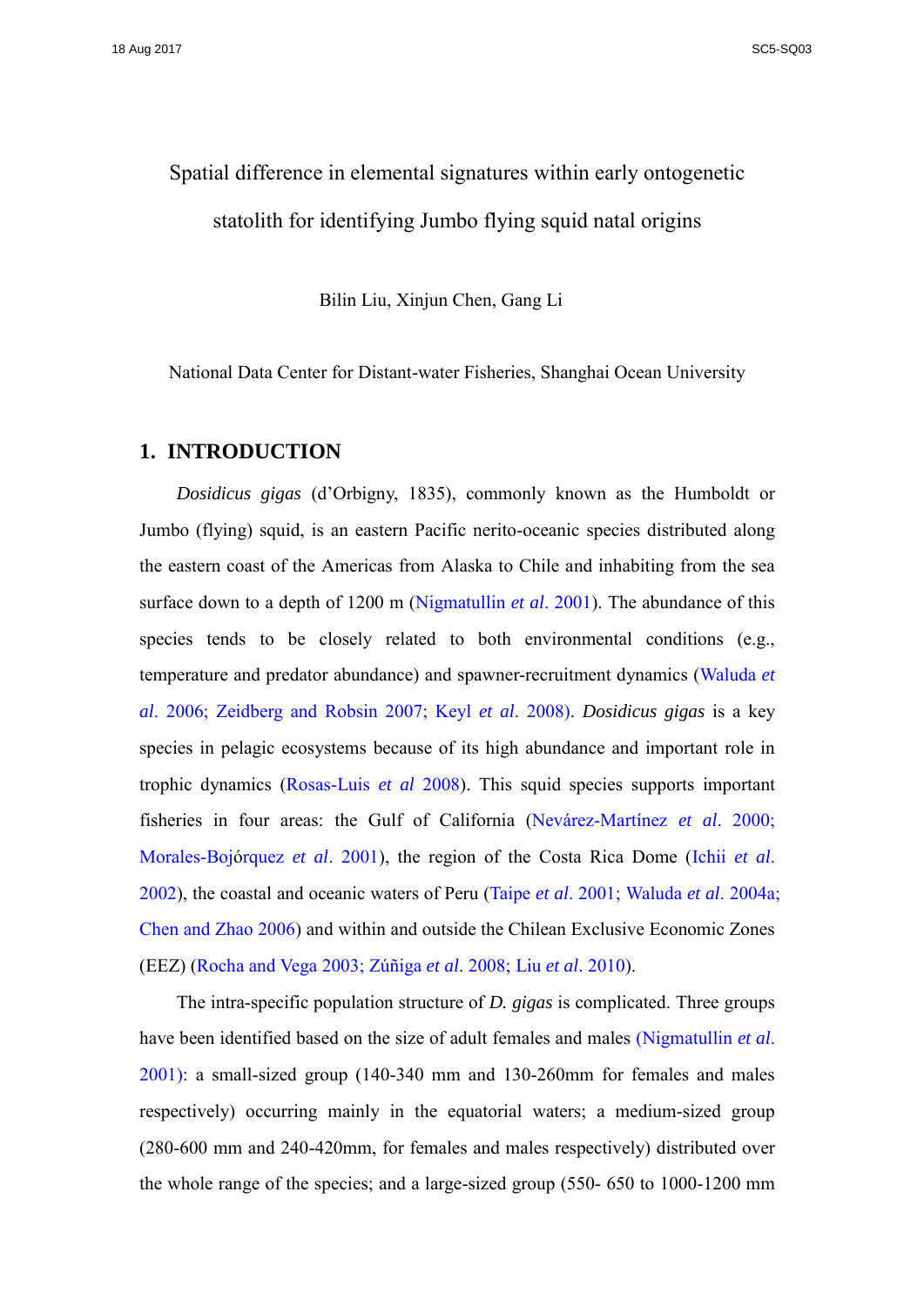and >400-500mm, for females and males respectively) only inhabiting the northern and southern extremes of its ranges. However, other studies have grouped *D. gigas*  into just two stocks being the 'northern' and 'southern' stocks based on their migration patterns (Nesis 1983; Clarke and Paliza 2000; Sandoval-Castellanos *et al*. 2007).

Understanding the population structure and connectivity of marine organisms is critical for studying their population dynamics and developing effective conservation and sustainable management strategies (Thorrold *et al*. 2001; Gillanders 2002). Recently natural geochemical signatures of trace elements and isotopes in the hard structures of marine animals, such as bivalve shells, fish otoliths, octopus styles and squid beaks and statoliths, have been successfully utilized to investigate the population distribution of animals (Campana 1999; Ikeda *et al*. 2003; Becker *et al*. 2005; Cherel and Hobson 2005; Doubleday *et al*. 2008). Elemental signature is considered to be a potential complement to more commonly used genetic and morphologic methods for defining cephalopod cohorts and population structures (Arkhipkin 2005). The hard parts of organisms formed in the early ontogenetic stages potentially carry natural tags recording the environmental history experienced at or near the place where they were born (Campana 1999; Thorrold *et al*. 2001). Thus, elemental signatures in invertebrate larval statoliths are considered as useful tags of natal source (Zacherl *et al*. 2003; Zacherl 2005). For example, Ba/Ca was generally considered as an indicator element for upwelling events, thus the population with higher Ba/Ca value always experience strong upwelling water mass (Arkhipkin et al. 2004; Zumholz et al. 2007). Signatures in the pre-hatching region of the adult otolith can be used to identify the source of populations because they are shown to match with signatures from equivalent structures from juveniles (Forrester and Swear 2002; Hamer *et al*. 2005). The same is found in the statoliths of squid (Warner *et al*. 2009).

During the late 1990s and early 2000s, Proton induced X-ray emission (PIXE) and Electron microprobe analysis (EPMA) were commonly used to examine cephalopod statolith micro-chemistry (Durholtz *et al*. 1997; Yatsu *et al*. 1998; Ikeda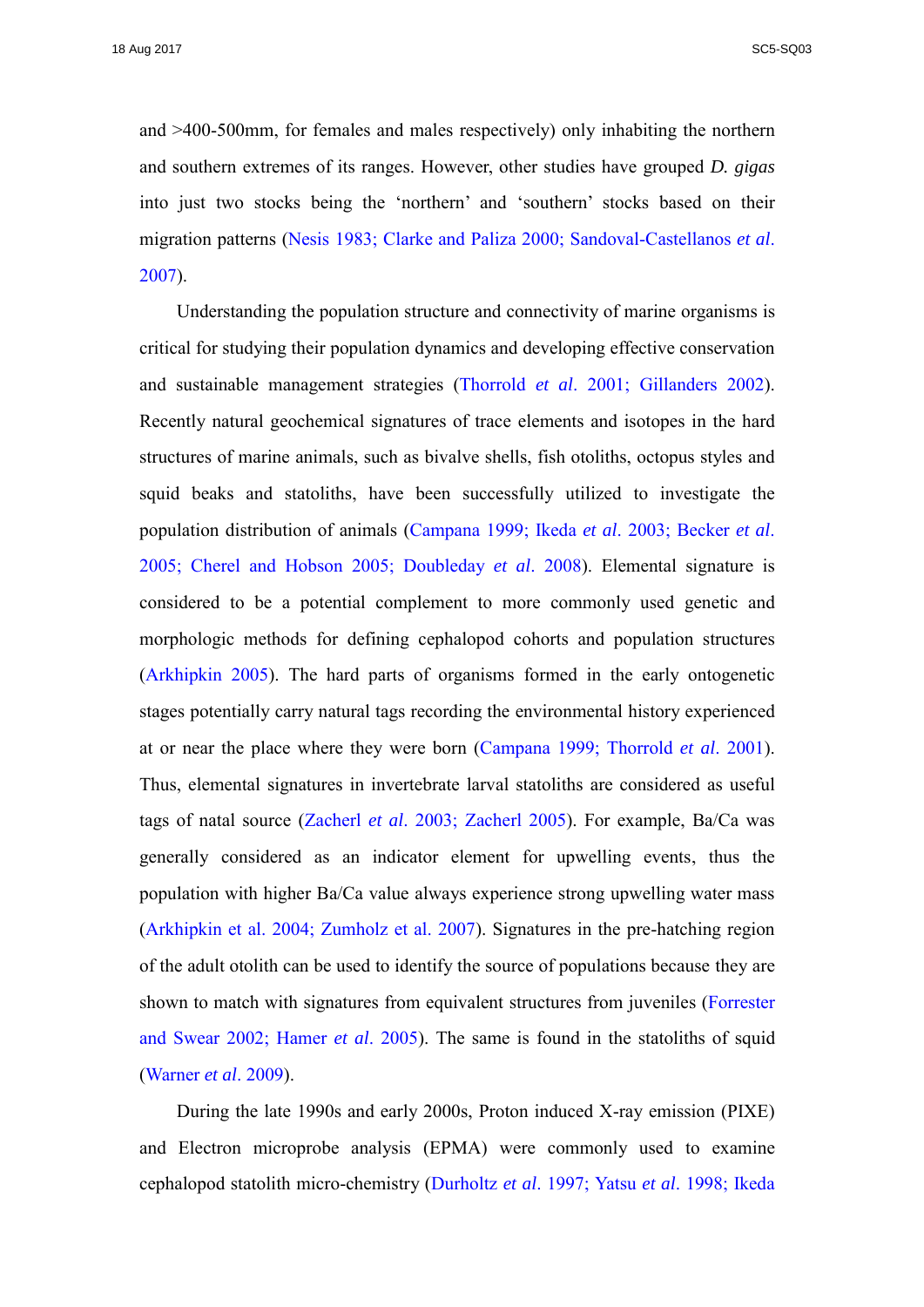*et al* 2002, 2003). However, these studies focused on Sr, the most abundant element incorporated into the aragonite matrix of statoliths. Recently, laser ablation inductively coupled plasma mass spectrometry (LA-ICP-MS) has become increasingly popular for examining lower concentration trace elements like Ba, Mg and Mn (Zumholz *et al*. 2006, 2007; Doubleday *et al*. 2008; Warner *et al*. 2009; Liu *et al*. 2011).

In this study, we used LA-ICP-MS to determine the elemental signatures in statoliths nuclear (N), representing the embryonic stage, and postnuclear (PN), representing the paralarval stage, of *D. gigas* off the EEZs in the Eastern Pacific Ocean (Arkhipkin 2005). The objectives of this paper are to detect the elemental composition in N and PN of adult statoliths, to determine if elemental signatures differ among different geographic groups, to determine the validity of using elemental signatures in discriminating populations, and to identify the most suitable part of a statolith for population identification. This study provides an alternative way to evaluate the *D. gigas* population structure on the three major fishing grounds, which can improve our knowledge of population connectivity, natal origins and life history for fisheries management.

#### **2. MATERIALS AND METHODS**

#### *Sampling*

A total of 59 specimens were sampled in Chinese scientific surveys from 2007 to 2010 off the EEZ of Costa Rica, Peru and Chile in an area, defined from 75°00′ W to 96°30′W and from 9°30′ N to 37°30′S, in the Eastern Pacific Ocean. The surveys were conducted with commercial vessels using jigging (Figure 1, Table 1). Statoliths were removed in the field and stored in 90% alcohol for further analyses. Detailed information of the samples is summarized in Table 1.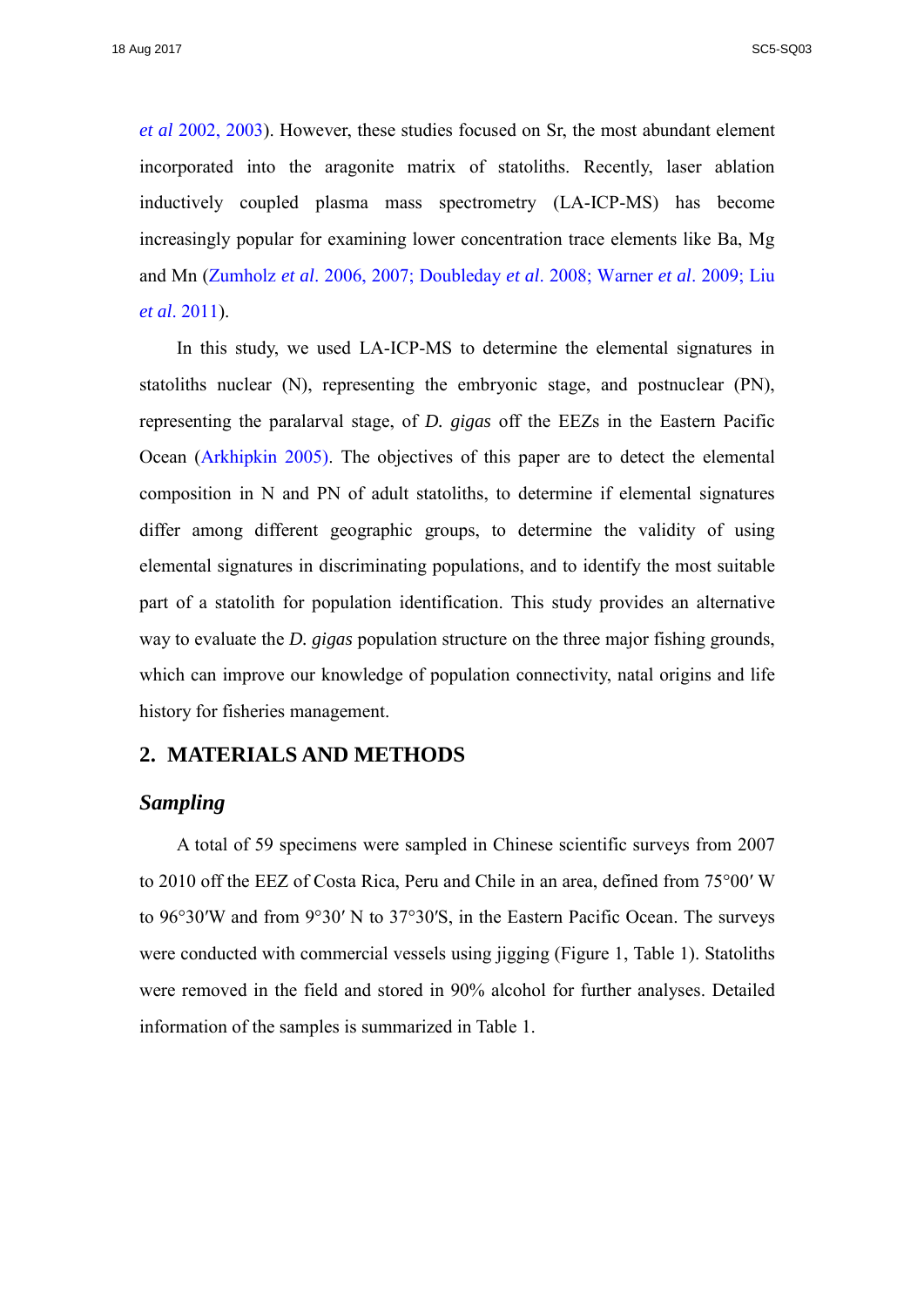

Figure 1 Sampling locations for *Dosidicus gigas* in the Eastern Pacific Ocean.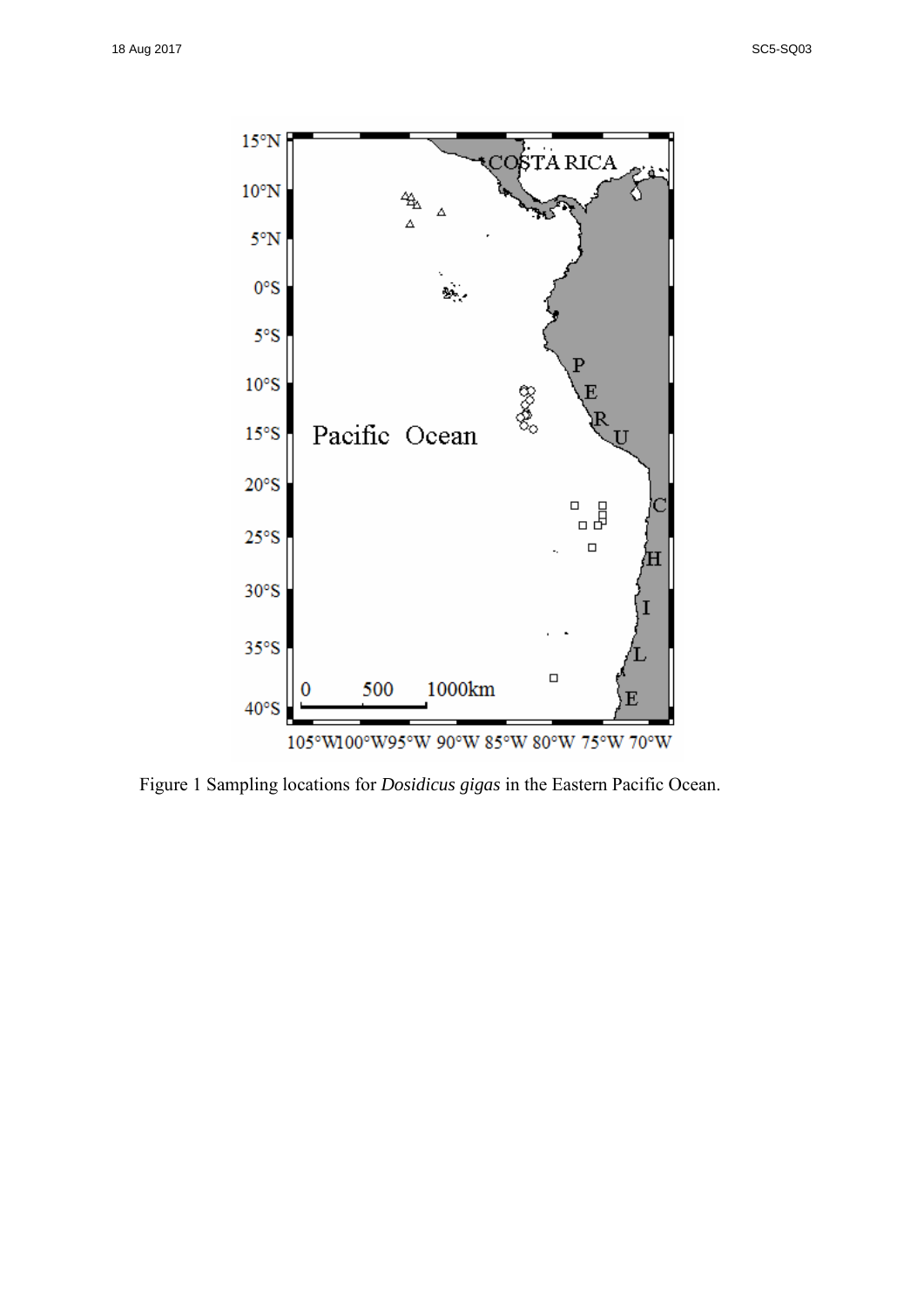| ID              | Catch date | Location   | Coordinates                                          | $ML$ (mm) | Sex                                                                                                                                                                                                                                                                                                                                                                                                                     | Maturity stage | Spot 1 age (days) | Spot 2 age (days) |
|-----------------|------------|------------|------------------------------------------------------|-----------|-------------------------------------------------------------------------------------------------------------------------------------------------------------------------------------------------------------------------------------------------------------------------------------------------------------------------------------------------------------------------------------------------------------------------|----------------|-------------------|-------------------|
| 03              | 2009:08:17 | Costa Rica | 8°55'N, 94°55'W                                      | 263       | $\mathcal{C}$                                                                                                                                                                                                                                                                                                                                                                                                           | Mature         | $\theta$          | 18                |
| 30              | 2009:08:19 | Costa Rica | 8°35'N, 94°19'W                                      | 259       |                                                                                                                                                                                                                                                                                                                                                                                                                         | Immature       | 0                 | 21                |
| SC10-3          | 2009:08:18 | Costa Rica | 9°21'N, 94°52'W                                      | 348       | 9494                                                                                                                                                                                                                                                                                                                                                                                                                    | Mature         | 0                 | 20                |
| SC10-10         | 2009:08:18 | Costa Rica | 9°21'N, 94°52'W                                      | 285       |                                                                                                                                                                                                                                                                                                                                                                                                                         | Mature         | 0                 | 22                |
| 71              | 2009:08:09 | Costa Rica | 7°46'N, 91°48'W                                      | 274       |                                                                                                                                                                                                                                                                                                                                                                                                                         | Immature       | $\theta$          | 24                |
| B10-2           | 2009:07:26 | Costa Rica | 9°30'N, 95°30'W                                      | 271       |                                                                                                                                                                                                                                                                                                                                                                                                                         | Mature         | 0                 | 24                |
| SC07-11         | 2009:08:15 | Costa Rica | $6^{\circ}36^{\prime}N$ , $95^{\circ}02^{\prime}W$   | 250       |                                                                                                                                                                                                                                                                                                                                                                                                                         | Mature         | 0                 | 23                |
| SC10-21         | 2009:08:18 | Costa Rica | 9°21'N, 94°52'W                                      | 310       | 9494048                                                                                                                                                                                                                                                                                                                                                                                                                 | Mature         | 0                 | 21                |
| 72              | 2009:08:09 | Costa Rica | 7°46'N, 96°30'W                                      | 295       | $\mathcal{S}$                                                                                                                                                                                                                                                                                                                                                                                                           | Mature         | 0                 | 19                |
| D8-8            | 2009:07:29 | Costa Rica | 8°30'N, 94°52'W                                      | 374       |                                                                                                                                                                                                                                                                                                                                                                                                                         | Mature         | 0                 | 25                |
| 61b             | 2008:09:20 | Peru       | $10^{\circ}32^{\prime}S$ , $83^{\circ}14^{\prime}W$  | 258       |                                                                                                                                                                                                                                                                                                                                                                                                                         | Immature       | 0                 | 26                |
| 70 <sub>b</sub> | 2008:09:20 | Peru       | $10^{\circ}32^{\prime}$ S, $83^{\circ}14^{\prime}$ W | 291       | 9+9+9+9+9+9+9                                                                                                                                                                                                                                                                                                                                                                                                           | Immature       | $\theta$          | 26                |
| 124b            | 2008:09:13 | Peru       | 10°39'S, 82°29'W                                     | 278       |                                                                                                                                                                                                                                                                                                                                                                                                                         | Immature       | 0                 | 27                |
| 140b            | 2008:09:13 | Peru       | 10°39'S, 82°29'W                                     | 275       |                                                                                                                                                                                                                                                                                                                                                                                                                         | Immature       | $\theta$          | 25                |
| A208            | 2009:09:13 | Peru       | $11^{\circ}12^{\prime}S$ , $83^{\circ}17^{\prime}W$  | 311       |                                                                                                                                                                                                                                                                                                                                                                                                                         | Immature       | $\theta$          | 24                |
| A77             | 2009:10:01 | Peru       | $10°59'$ S, $82°41'$ W                               | 294       |                                                                                                                                                                                                                                                                                                                                                                                                                         | Immature       | 0                 | 22                |
| C0923           | 2009:09:23 | Peru       | $10^{\circ}45^{\prime}$ S, $83^{\circ}10^{\prime}$ W | 989       |                                                                                                                                                                                                                                                                                                                                                                                                                         | Mature         | 0                 | 28                |
| D107            | 2008:02:11 | Peru       | 13°22′S, 83°28′W                                     | 383       | 949940404040404949                                                                                                                                                                                                                                                                                                                                                                                                      | Mature         | 0                 | 23                |
| D12             | 2008:01:10 | Peru       | $12°54'$ S, $82°56'$ W                               | 454       |                                                                                                                                                                                                                                                                                                                                                                                                                         | Mature         | 0                 | 27                |
| D42             | 2008:01:21 | Peru       | 13°06'S, 82°46'W                                     | 343       |                                                                                                                                                                                                                                                                                                                                                                                                                         | Immature       | 0                 | 23                |
| D94             | 2008:02:04 | Peru       | 13°03'S, 83°04'W                                     | 325       |                                                                                                                                                                                                                                                                                                                                                                                                                         | Immature       | 0                 | 25                |
| E176            | 2008:12:14 | Peru       | 13°20'S, 83°29'W                                     | 275       |                                                                                                                                                                                                                                                                                                                                                                                                                         | Immature       | $\theta$          | 24                |
| E202            | 2008:11:30 | Peru       | $11°54'$ S, $83°04'$ W                               | 303       |                                                                                                                                                                                                                                                                                                                                                                                                                         | Immature       | 0                 | 27                |
| E32             | 2009:01:25 | Peru       | $12^{\circ}45^{\prime}S$ , $83^{\circ}45^{\prime}W$  | 434       |                                                                                                                                                                                                                                                                                                                                                                                                                         | Mature         | $\theta$          | 23                |
| E54             | 2008:11:24 | Peru       | $12^{\circ}00^{\prime}$ S, $83^{\circ}05^{\prime}$ W | 302       |                                                                                                                                                                                                                                                                                                                                                                                                                         | Immature       | 0                 | 22                |
| G198            | 2010:01:16 | Peru       | 14°43'S, 83°33'W                                     | 353       |                                                                                                                                                                                                                                                                                                                                                                                                                         | Mature         | 0                 | 28                |
| G267            | 210:03:10  | Peru       | 16°27'S, 79°26'W                                     | 435       |                                                                                                                                                                                                                                                                                                                                                                                                                         | Immature       | 0                 | 29                |
| G288            | 2009:12:20 | Peru       | 15°02'S, 80°35'W                                     | 333       |                                                                                                                                                                                                                                                                                                                                                                                                                         | Immature       | 0                 | 24                |
| G422            | 2009:11:15 | Peru       | $11°29'$ S, $82°31'$ W                               | 450       |                                                                                                                                                                                                                                                                                                                                                                                                                         | Immature       | $\theta$          | 25                |
| G54             | 2010:02:05 | Peru       | 14°07'S, 83°10'W                                     | 403       | $\begin{array}{c} \n\text{Q} + \text{Q} + \text{Q} + \text{Q} + \text{Q} + \text{Q} + \text{Q} + \text{Q} + \text{Q} + \text{Q} + \text{Q} + \text{Q} + \text{Q} + \text{Q} + \text{Q} + \text{Q} + \text{Q} + \text{Q} + \text{Q} + \text{Q} + \text{Q} + \text{Q} + \text{Q} + \text{Q} + \text{Q} + \text{Q} + \text{Q} + \text{Q} + \text{Q} + \text{Q} + \text{Q} + \text{Q} + \text{Q} + \text{Q} + \text{Q} + \$ | Immature       | 0                 | 26                |
| K154            | 2010:10:25 | Peru       | $16^{\circ}07^{\prime}$ S, 82°14 $^{\prime}$ W       | 405       |                                                                                                                                                                                                                                                                                                                                                                                                                         | Immature       | 0                 | 27                |

Table 1. Summary information of sampled *Dosidicus gigas* squid. ML: mantle length, BW: body weight, ♀: female, ♂: male. Dates are given as yyyy:mm:dd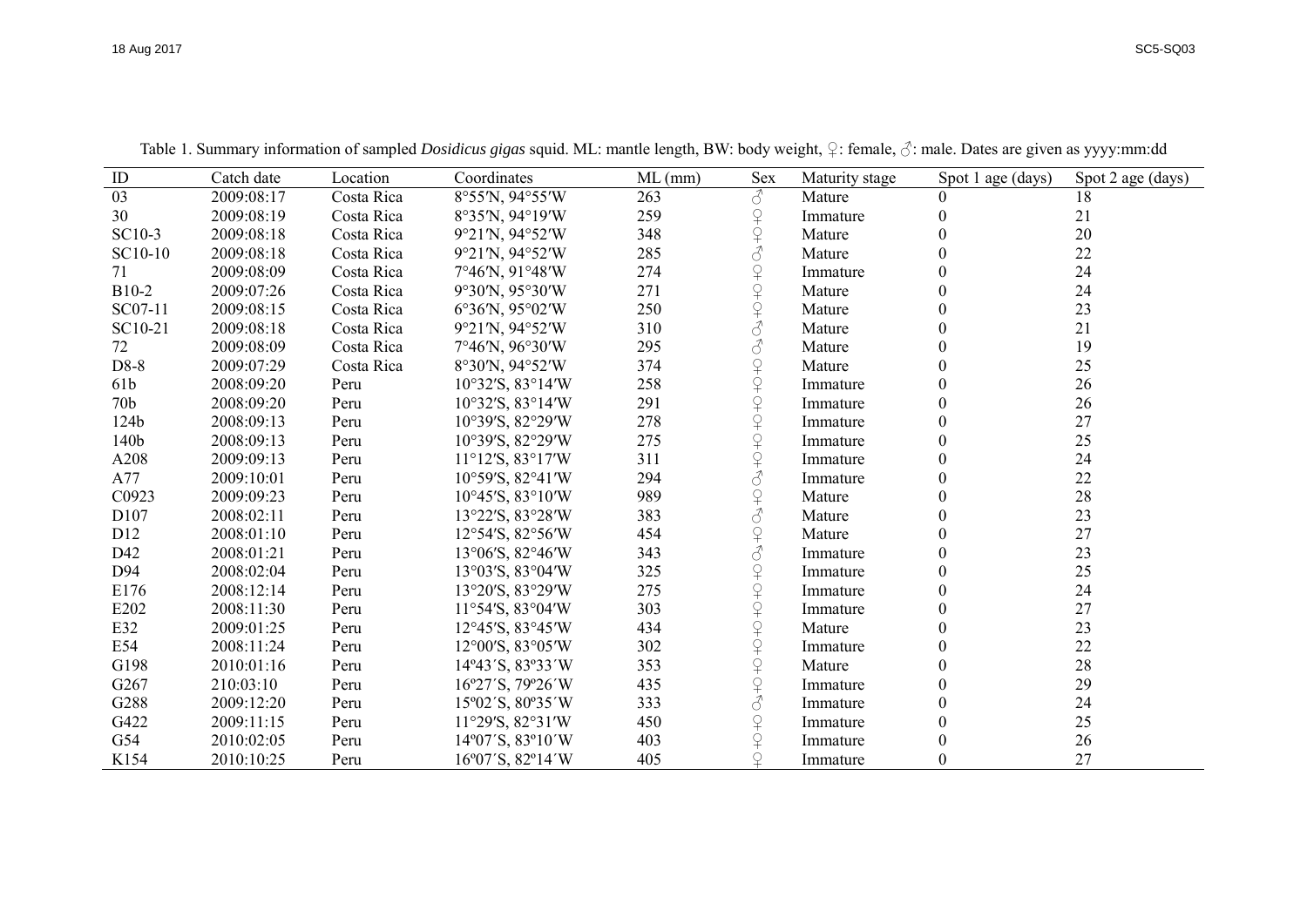| SC5-SO03 |  |
|----------|--|

| K18              | 2010:06:15  | Peru  | 16°25'S, 80°16'W                                    | 243 | 8                                                                                                                                                                                                                                                                                                                                                                                                                                 | Immature | $\theta$ | 23 |
|------------------|-------------|-------|-----------------------------------------------------|-----|-----------------------------------------------------------------------------------------------------------------------------------------------------------------------------------------------------------------------------------------------------------------------------------------------------------------------------------------------------------------------------------------------------------------------------------|----------|----------|----|
| K203             | 2010:08:10  | Peru  | 10°52'S, 81°55'W                                    | 223 | $\mathsf{P}$                                                                                                                                                                                                                                                                                                                                                                                                                      | Immature | $\theta$ | 24 |
| K228             | 2010:11:30  | Peru  | 15°39'S, 81°03'W                                    | 502 | $\overline{P}$                                                                                                                                                                                                                                                                                                                                                                                                                    | Immature |          | 28 |
| K242             | 2010:11:10: | Peru  | 14°31'S, 82°09'W                                    | 359 |                                                                                                                                                                                                                                                                                                                                                                                                                                   | Mature   |          | 26 |
| <b>K80</b>       | 2010:06:20  | Peru  | 15°52'S, 79°49'W                                    | 529 |                                                                                                                                                                                                                                                                                                                                                                                                                                   | Mature   |          | 27 |
| 61a              | 2008:05:01  | Chile | 23°00'S, 75°00'W                                    | 381 | 9+9+9+8                                                                                                                                                                                                                                                                                                                                                                                                                           | Immature |          | 28 |
| 88a              | 2008:05:07  | Chile | 22°00'S, 77°50'W                                    | 449 |                                                                                                                                                                                                                                                                                                                                                                                                                                   | Immature |          | 24 |
| 294a             | 2008:05:12  | Chile | 22°00'S, 75°00'W                                    | 391 | 94948                                                                                                                                                                                                                                                                                                                                                                                                                             | Immature |          | 28 |
| 301a             | 2008:05:12  | Chile | 22°00'S, 75°00'W                                    | 401 |                                                                                                                                                                                                                                                                                                                                                                                                                                   | Immature |          | 26 |
| 316a             | 2008:05:12  | Chile | 23°00'S, 75°00'W                                    | 341 |                                                                                                                                                                                                                                                                                                                                                                                                                                   | Immature |          | 23 |
| 321a             | 2008:05:09  | Chile | 24°00'S, 75°30'W                                    | 372 | $\curvearrowright$                                                                                                                                                                                                                                                                                                                                                                                                                | Immature |          | 25 |
| 164b             | 2008:05:12  | Chile | 22°00'S, 75°00'W                                    | 402 |                                                                                                                                                                                                                                                                                                                                                                                                                                   | Immature |          | 29 |
| 6b               | 2007:01:20  | Chile | 24°00'S, 77°00'W                                    | 391 | $\begin{array}{c} \n\textcircled{\tiny{+}}\\ \n\textcircled{\tiny{+}} \n\end{array}$                                                                                                                                                                                                                                                                                                                                              | Immature |          | 30 |
| 23 <sub>b</sub>  | 2007:01:21  | Chile | 26°00'S, 76°00'W                                    | 425 |                                                                                                                                                                                                                                                                                                                                                                                                                                   | Immature | 0        | 29 |
| 35 <sub>b</sub>  | 2007:01:25  | Chile | 37°30'S, 80°00'W                                    | 368 |                                                                                                                                                                                                                                                                                                                                                                                                                                   | Immature |          | 27 |
| 38b              | 2007:01:25  | Chile | 37°30'S, 80°00'W                                    | 309 | 94948                                                                                                                                                                                                                                                                                                                                                                                                                             | Immature | $\Omega$ | 27 |
| 49 <sub>b</sub>  | 2008:05:14  | Chile | $21^{\circ}00^{\prime}S$ , $75^{\circ}00^{\prime}W$ | 373 |                                                                                                                                                                                                                                                                                                                                                                                                                                   | Immature |          | 25 |
| 69b              | 2008:05:01  | Chile | 23°00'S, 75°00'W                                    | 361 | 8                                                                                                                                                                                                                                                                                                                                                                                                                                 | Immature | 0        | 24 |
| 75 <sub>b</sub>  | 2008:05:07  | Chile | 22°00'S, 77°50'W                                    | 517 | $\varphi$                                                                                                                                                                                                                                                                                                                                                                                                                         | Immature |          | 25 |
| F91              | 2010:06:17  | Chile | 26°41S, 75°29′W                                     | 493 | $\overline{P}$                                                                                                                                                                                                                                                                                                                                                                                                                    | Immature |          | 26 |
| G173             | 2010:05:15  | Chile | 28°27S, 75°49'W                                     | 490 | $\overline{P}$                                                                                                                                                                                                                                                                                                                                                                                                                    | Immature | $\Omega$ | 25 |
| G561             | 2010:04:30  | Chile | 27°48S, 75°31′W                                     | 406 | $\vec{\mathcal{S}}$                                                                                                                                                                                                                                                                                                                                                                                                               | Immature | $\theta$ | 24 |
| L <sub>210</sub> | 2007:06:09  | Chile | 29°30S, 76°30′W                                     | 395 | $\overline{P}$                                                                                                                                                                                                                                                                                                                                                                                                                    | Immature |          | 29 |
| L216             | 2007:06:10  | Chile | 28°58S, 77°18′W                                     | 390 | $\mathcal{S}% _{M_{1},M_{2}}^{\ast }=\mathcal{S}_{M_{1},M_{2}}^{\ast }=\mathcal{S}_{M_{1},M_{2}}^{\ast }=\mathcal{S}_{M_{1},M_{2}}^{\ast }=\mathcal{S}_{M_{1},M_{2}}^{\ast }=\mathcal{S}_{M_{1},M_{2}}^{\ast }=\mathcal{S}_{M_{1},M_{2}}^{\ast }=\mathcal{S}_{M_{1},M_{2}}^{\ast }=\mathcal{S}_{M_{1},M_{2}}^{\ast }=\mathcal{S}_{M_{1},M_{2}}^{\ast }=\mathcal{S}_{M_{1},M_{2}}^{\ast }=\mathcal{S}_{M_{1},M_{2}}^{\ast }=\math$ | Mature   |          | 22 |
| L241             | 2007:06:11  | Chile | 27°00S, 76°00'W                                     | 454 | $\overline{P}$                                                                                                                                                                                                                                                                                                                                                                                                                    | Immature |          | 29 |
| M11              | 2008:02:24  | Chile | 21°34S,81°21′W                                      | 553 | $\overline{P}$                                                                                                                                                                                                                                                                                                                                                                                                                    | Mature   | $\theta$ | 28 |
| M14              | 2008:02:24  | Chile | 21°34S,81°21′W                                      | 531 | $\overline{P}$                                                                                                                                                                                                                                                                                                                                                                                                                    | Mature   | $\theta$ | 27 |
| <b>SB12</b>      | 2010:06:05  | Chile | 28°45S, 76°14′W                                     | 426 | $\overline{P}$                                                                                                                                                                                                                                                                                                                                                                                                                    | Immature | $\Omega$ | 27 |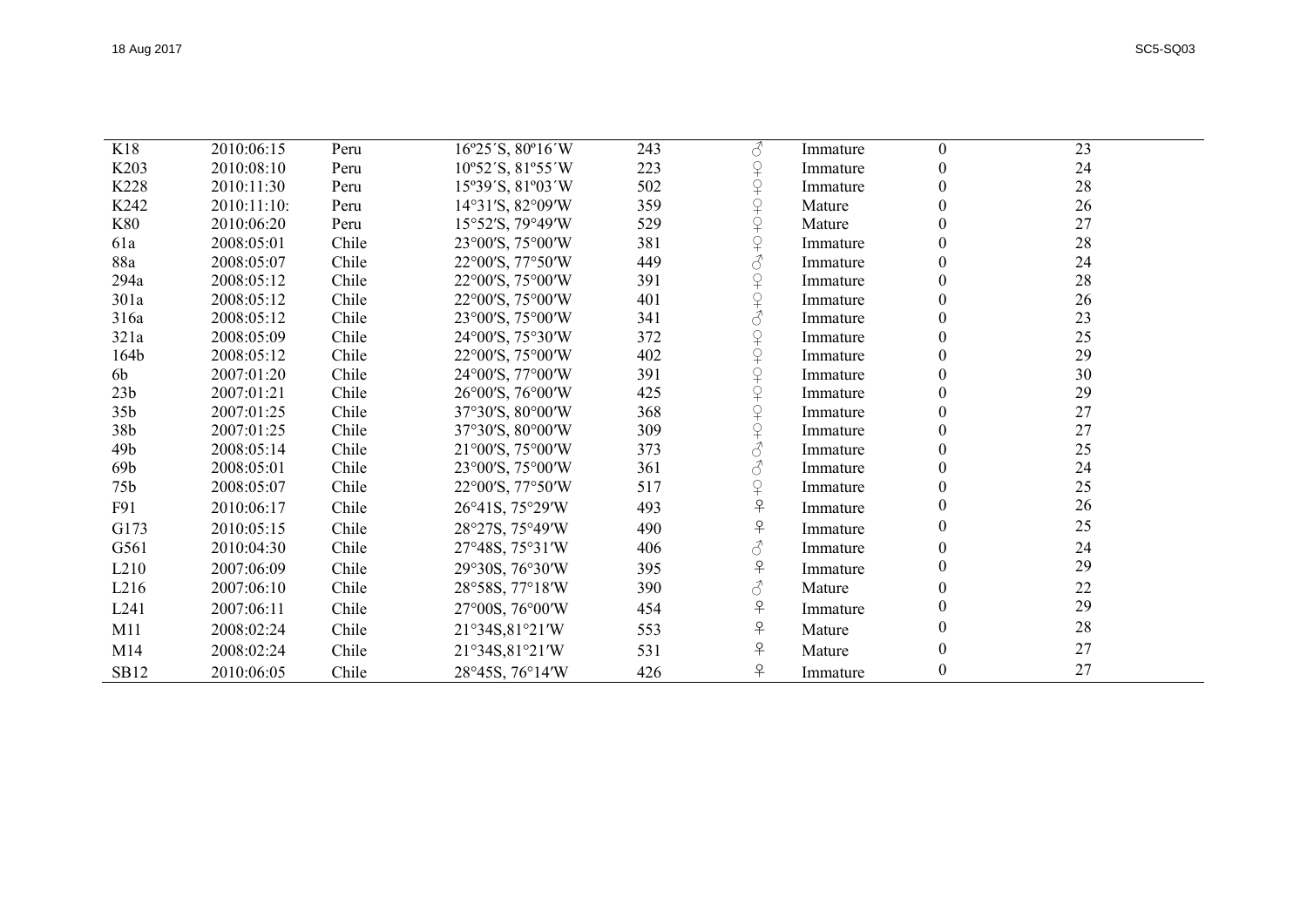#### *Sample preparation*

Each individual statolith was ground on a longitudinal plane with  $3M^{\circledR}$ commercial waterproof sandpaper (600, 1200, 2000 grit) until the nucleus was exposed. It was then turned over and ground to the nucleus from the other side. Eventually, the ground statolith was polished with 0.3μm alumina powder for further elemental signature analyses.

#### *Elemental signatures analysis*

To minimize the interference from contaminants, the ground statolith sections were rinsed in MillIQ water (resistivity  $> 18 \Omega$ ) for 5 minutes and air dried in a Class-100 laminar flow bench prior to trace element analysis. The first sampling spot was within N and the second sampling spot was placed in the periphery of PN, and the age of each spot were estimated assuming the growth increments deposit daily. Fourteen elemental signatures (<sup>7</sup>Li, <sup>23</sup>Na, <sup>24</sup>Mg, <sup>39</sup>K, <sup>43</sup>Ca, <sup>55</sup>Mn, <sup>59</sup>Co, <sup>60</sup>Ni, <sup>63</sup>Cu, <sup>66</sup>Zn,  ${}^{88}Sr$ ,  ${}^{137}Ba$ ,  ${}^{208}Pb$ ,  ${}^{238}U$ ) were determined by LA-ICP-MS at the State Key Laboratory of Geological Processes and Mineral Resources, China University of Geosciences, using a 193 nm frequency-quadrupled ArF exciter laser coupled with Agilent 7500a. Ablation parameters in the analyses included spot size of 24 μm, and laser pulse of 5 Hz. Helium  $(0.71 \text{ min}^{-1})$  was used as a sample gas in the ablation cell and Argon  $(0.81$ min<sup>-1</sup>) was subsequently added to the gas flow. Every spot in the statolith was ablated for 20 s to determine the fourteen elements. Element concentrations were expressed as ratios to Ca in order to standardize the variation in the material ablated.

#### *Statistical analysis*

In order to examine the spatial variability of the elemental signatures in the embryonic and paralaval statoliths, univariate and multivariate analyses of variance (ANOVA and MANOVA respectively) were performed. Both stepwise discriminant analysis (SDA) and principal component analysis (PCA) were used to examine the difference of elemental signatures between squid in the northern and southern hemisphere. SDA was also used to investigate the differences in multivariate elemental signatures among sampling locations. Mean scores and 95% confidence ellipses of the first two functions in the SDA were calculated. A jackknife reclassification procedure, also referred to as leave-one-out cross-validation, was used to determine the rates of successful classification of squid from different locations. The 95% confidence ellipses were calculated using R 2.13.1, and other statistical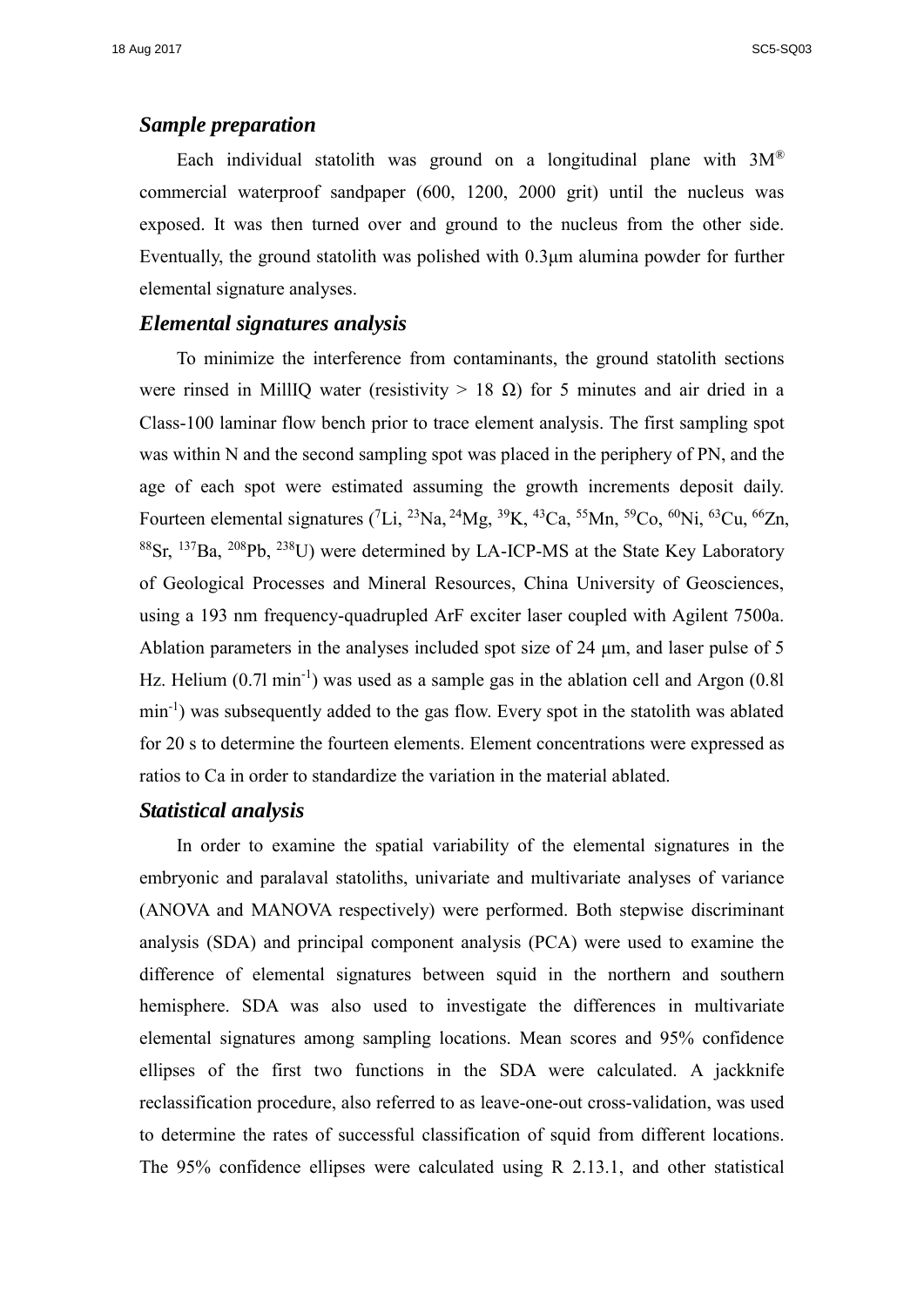analyses were performed with SPSS 19.0.

#### **3. RESULTS**

Two spots were place into N and PN to measure embroic and paralaval statolith elemental signatures. By counting growth increment, the age of spot within N are zero for all of samples, and the age of spot in the periphery of PN are from 18 to 25, 22 to 29 and 22 to 30 for the samples from Costa Rcia, Peru and Chile, respectively.

#### *Ontogenetic signature difference*

Detected signature concentrations were expressed as their ratios to Ca which is the most abundant signature in the *D. gigas* statoliths with an almost constant value. Sr and Na are the two most abundant signatures besides Ca in the *D. gigas* statoliths, with concentrations over 10 mmol mol<sup>-1</sup>, which is almost three orders of magnitude higher than that for other signatures including K, Mg, Ba, Zn, Mn, Cu, Ni, Li, Co, Pb, U, etc (Table 2). All measured signatures were significantly different between embryonic and paralarval statoliths (ANOVA,  $P < 0.05$ ), except for Sr, Ba and Pb (ANOVA,  $P > 0.05$ ), with Li, Na, Mg, Mn, Cu, Zn and U showing highly significant differences (ANOVA,  $P < 0.01$ ). Mg, K, Mn, Co, Ni, Cu, Zn and U in embryonic statoliths were significantly higher, but Li and Na were significantly lower than those in paralarval statoliths (Table 2).

| Table 2. Analysis of variance of signatures in the embryonic and paralarval statoliths (N and PN) |
|---------------------------------------------------------------------------------------------------|
| for <i>Dosidicus gigas</i> . * implies significant difference.                                    |

| Element/Ca                        | Embryonic statolith |                 | Paralarval statolith |                   | F      |          |  |
|-----------------------------------|---------------------|-----------------|----------------------|-------------------|--------|----------|--|
|                                   | Range               | Mean $\pm$ Std  | Range                | Mean $\pm$ Std    |        | p        |  |
| $Li/Ca(\mu mol \text{ mol}^{-1})$ | $0.82 - 3.62$       | $1.84 \pm 0.49$ | $1.23 - 5.80$        | $2.28 \pm 0.65$   | 17.638 | $0.000*$ |  |
| $Na/Ca(mmol mol-1)$               | 8.74-13.3           | $10.6 \pm 1.12$ | 9.12-13.9            | $11.3 \pm 1.15$   | 13.885 | $0.000*$ |  |
| $Mg/Ca(\mu mol \text{ mol}^{-1})$ | 80-1235             | $415 \pm 271$   | 74-484               | $210 \pm 86$      | 30.563 | $0.000*$ |  |
| $K/Ca(\mu mol \text{ mol}^{-1})$  | 87-1360             | $468 \pm 237$   | 56-971               | $365 \pm 194$     | 6.631  | $0.011*$ |  |
| $Mn/Ca(\mu mol mol^{-1})$         | $0-21.8$            | $7.66 \pm 4.79$ | $0-15.1$             | $3.85 \pm 2.60$   | 28.816 | $0.000*$ |  |
| $Co/Ca(\mu mol mol^{-1})$         | $0 - 0.87$          | $0.16 \pm 0.19$ | $0 - 0.78$           | $0.10 \pm 0.16$   | 4.039  | $0.047*$ |  |
| $Ni/Ca(\mu mol mol^{-1})$         | $0-16.1$            | $2.53 \pm 3.51$ | $0-7.67$             | $1.25 \pm 1.98$   | 5.913  | $0.017*$ |  |
| $Cu/Ca(\mu mol mol^{-1})$         | $0-23.6$            | $2.61 \pm 4.21$ | $0 - 7.19$           | $0.98 \pm 1.20$   | 8.101  | $0.005*$ |  |
| $Zn/Ca(\mu mol mol^{-1})$         | $0-136$             | $15.3 \pm 26.6$ | $0-24.3$             | $3.66 \pm 4.52$   | 10.945 | $0.001*$ |  |
| $Sr/Ca(mmol mol-1)$               | 13.9-18.8           | $16.3 \pm 1.13$ | 13.0-17.8            | $15.9 \pm 1.03$   | 3.852  | 0.052    |  |
| $Ba/Ca(\mu mol mol^{-1})$         | 8.75-56.4           | $17.3 \pm 9.42$ | 8.56-42.8            | $14.7 \pm 7.81$   | 2.536  | 0.114    |  |
| $Pb/Ca(\mu mol mol^{-1})$         | $0 - 7.94$          | $0.47 \pm 1.17$ | $0 - 2.65$           | $0.17 \pm 0.37$   | 3.514  | 0.063    |  |
| $U/Ca(\mu mol \text{ mol}^{-1})$  | $0 - 0.24$          | $0.037 + 0.042$ | $0 - 0.07$           | $0.018 \pm 0.016$ | 9.840  | $0.002*$ |  |

#### *Geographic variation in signatures*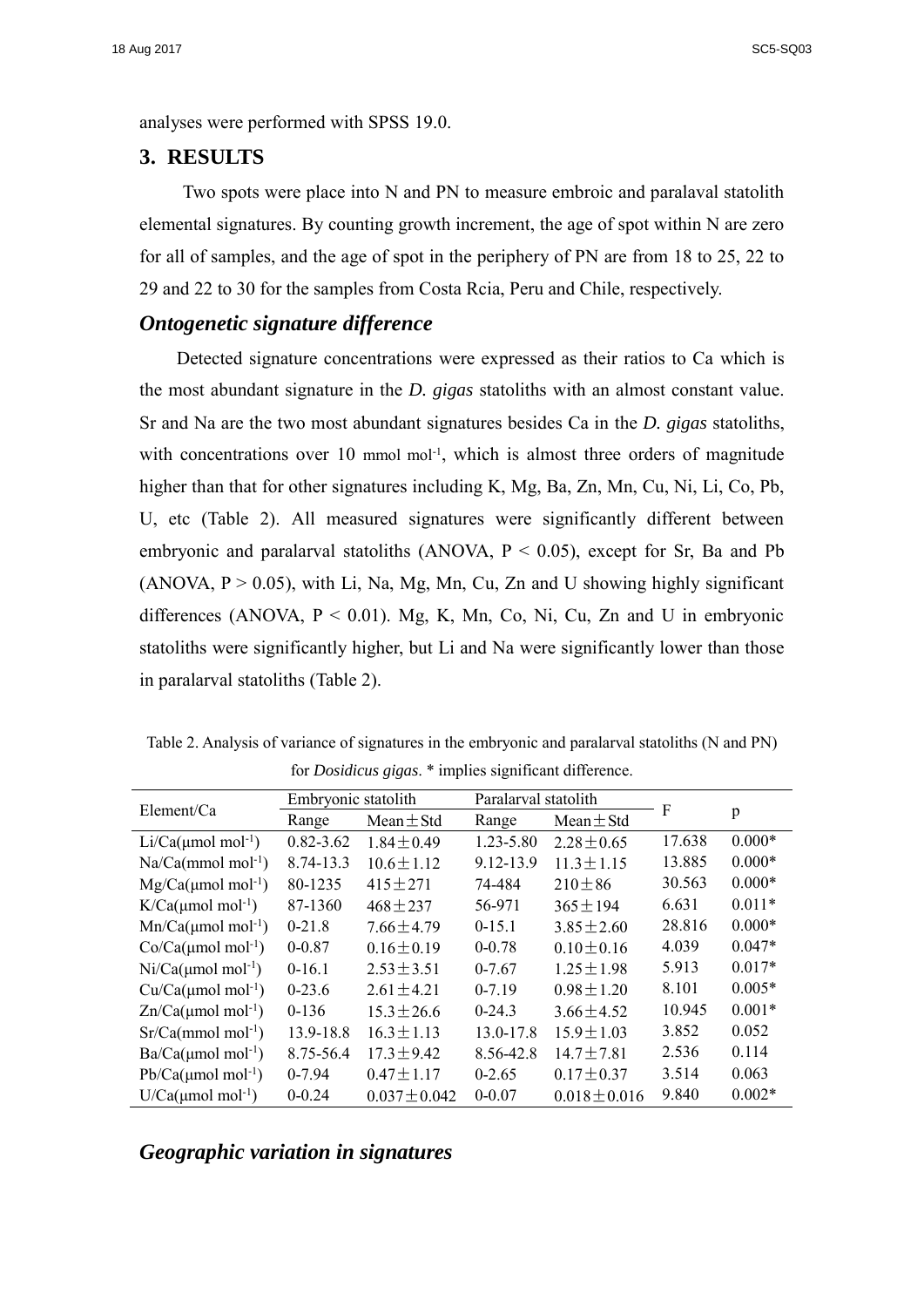Most of the detected elemental signatures within the embryonic statoliths were found to have no significant difference, but Na and Ba had a significant difference among the three regions (Table 3, ANOVA,  $P < 0.01$ ). By contrast, for paralarval statoliths, only Zn and Ba had a significant difference among the three regions (Table 3, ANOVA,  $P < 0.01$ ). Besides, ANOVA also showed that Ba within the embryonic and paralarval statoliths from Peru were both similar with Chile, but significantly lower than those in Costa Rica (Table 4). The values of Mg/Ca and Mn/Ca both in the embryonic and paralarval statoliths from Costa Rica were the highest and those from Chile were the lowest (Table 4).

|           |         | Embryonic statolith |        |              | Paralarval statolith |        |        |              |
|-----------|---------|---------------------|--------|--------------|----------------------|--------|--------|--------------|
| Signature | MS      |                     | F      | $\mathbf{P}$ | <b>MS</b>            |        | F      | $\mathbf{P}$ |
|           | Regions | Error               |        |              | Regions              | Error  |        |              |
| Li/Ca     | 0.224   | 0.240               | 0.935  | 0.399        | 0.506                | 0.416  | 1.215  | 0.304        |
| Na/Ca     | 4.623   | 1.127               | 4.102  | $0.022*$     | 1.503                | 1.320  | 1.139  | 0.327        |
| Mg/Ca     | 203425  | 68701               | 2.961  | 0.060        | 10267                | 7266   | 1.413  | 0.252        |
| K/Ca      | 30265   | 57320               | 0.528  | 0.593        | 33226                | 37929  | 0.876  | 0.422        |
| Mn/Ca     | 55.969  | 21.761              | 2.572  | 0.085        | 10.639               | 6.625  | 1.606  | 0.210        |
| Co/Ca     | 0.042   | 0.035               | 1.186  | 0.314        | 0.017                | 0.026  | 0.659  | 0.521        |
| Ni/Ca     | 1.184   | 12.731              | 0.093  | 0.911        | 0.225                | 4.018  | 0.056  | 0.946        |
| Cu/Ca     | 11.034  | 17.941              | 0.615  | 0.544        | 0.124                | 1.494  | 0.083  | 0.920        |
| Zn/Ca     | 250.567 | 726.281             | 0.345  | 0.710        | 98.296               | 17.685 | 5.558  | $0.006*$     |
| Sr/Ca     | 0.746   | 1.291               | 0.578  | 0.564        | 1.337                | 1.044  | 1.281  | 0.286        |
| Ba/Ca     | 730.554 | 65.798              | 11.103 | $0.000*$     | 564                  | 43.078 | 13.101 | $0.000*$     |
| Pb/Ca     | 1.603   | 1.350               | 1.187  | 0.313        | 0.058                | 0.142  | 0.409  | 0.666        |
| U/Ca      | 0.003   | 0.002               | 1.718  | 0.189        | 0000                 | 0.000  | 0.899  | 0.413        |

Table 3 Analysis of variance comparing elemental signature concentrations within embryonic and paralarval statoliths for *D. gigas* among the three regions. \* implies significant difference.

In the SDA of the multi-elemental signatures within embryonic statoliths, the results indicated that only Na, Mg and Ba made significant contributions to the determination of origins of samples (SDA,  $P < 0.05$ ), and squid from different locations could be distinguished from each other using the first two functions, which explained 75.9% and 24.1% of the variations, respectively (Figure 2). However, for paralarval statoliths, only K, Zn and Ba were responsible for all the contributions to the classification (SDA,  $P < 0.05$ ), with discriminant function 1 (DF1) explaining the most variations (Figure 2).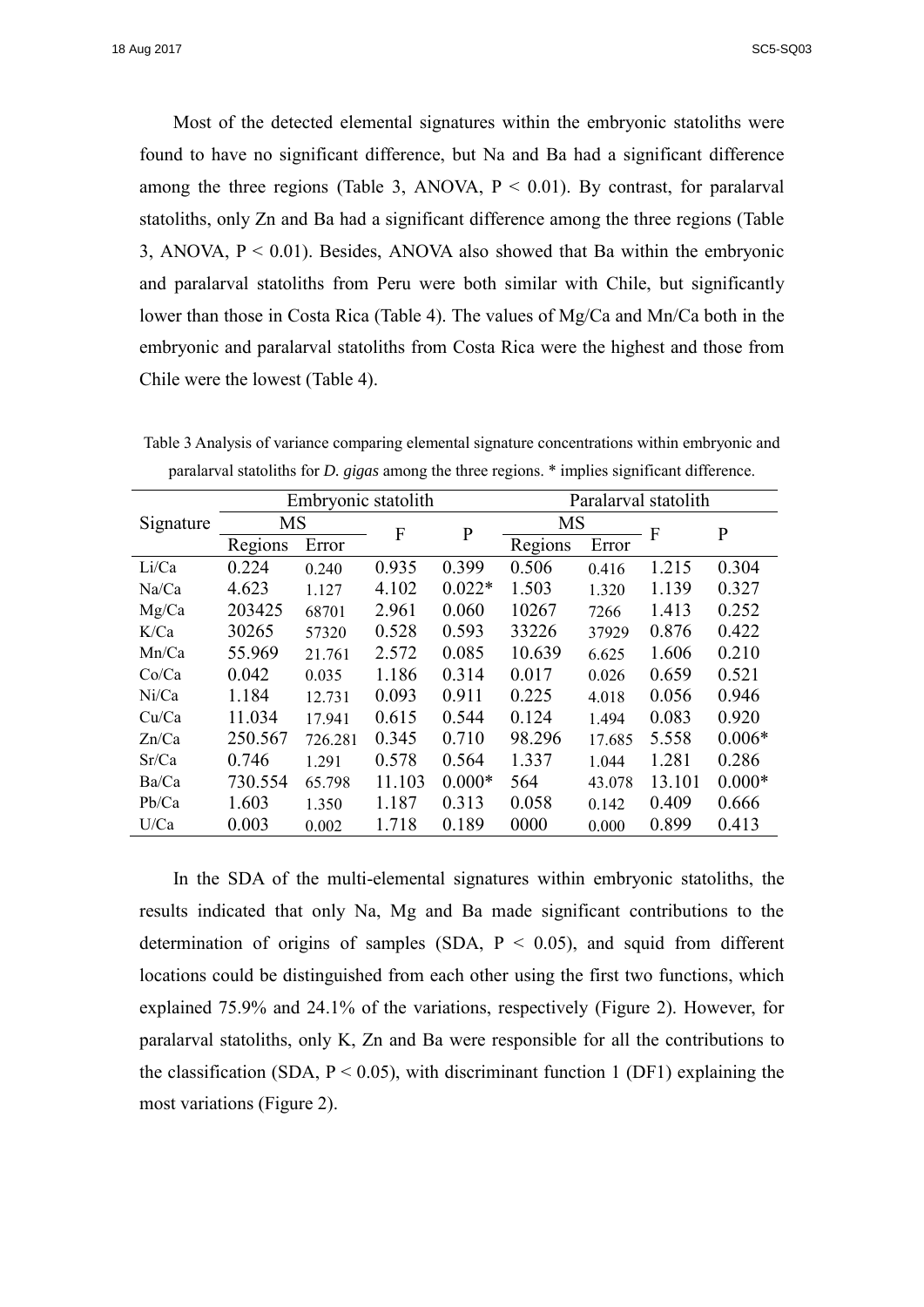| Sigma/Ca                             | Std value of embryonic<br>Mean $\pm$ |                               | statolith              |                              | Mean $\pm$ Std value of paralarval statolith |                        |  |
|--------------------------------------|--------------------------------------|-------------------------------|------------------------|------------------------------|----------------------------------------------|------------------------|--|
|                                      | Costa Rica                           | Peru                          | Chile                  | Costa Rica                   | Peru                                         | Chile                  |  |
| Li/Ca( $\mu$ mol mol <sup>-1</sup> ) | $1.67 \pm 0.27$                      | $1.84 \pm 0.50$               | $1.92 \pm 0.54$        | $2.60 \pm 1.30$              | $2.20 \pm 0.39$                              | $2.25 \pm 0.44$        |  |
| $Na/Ca(mmol mol-1)$                  | <sup>a</sup> 9.87 ± 0.69             | <sup>ab</sup> $10.5 \pm 0.93$ | $b_{11.0} \pm 1.30$    | $11.3 \pm 1.17$              | $11.1 \pm 1.14$                              | $11.6 \pm 1.15$        |  |
| $Mg/Ca(\mu mol \text{ mol}^{-1})$    | $455 \pm 396$                        | $490 \pm 223$                 | $312 \pm 233$          | $249 \pm 125$                | $209 \pm 60.5$                               | $194 \pm 89.4$         |  |
| $K/Ca(\mu mol \text{ mol}^{-1})$     | $406 \pm 245$                        | $497 \pm 281$                 | $461 \pm 179$          | $342 \pm 246$                | $336 \pm 179$                                | $407 \pm 189$          |  |
| $Mn/Ca( \mu mol mol^{-1})$           | $9.84 \pm 5.11$                      | $8.21 \pm 5.44$               | $6.09 \pm 3.33$        | $4.73 \pm 3.09$              | $4.14 \pm 2.92$                              | $3.15 \pm 1.80$        |  |
| $Co/Ca(\mu mol mol^{-1})$            | $0.11 \pm 0.06$                      | $0.14 \pm 0.15$               | $0.21 \pm 0.25$        | $0.080 \pm 0.050$            | $0.080 \pm 010$                              | $0.13 \pm 0.23$        |  |
| $Ni/Ca(umol mol-1)$                  | $2.93 \pm 2.51$                      | $2.53 \pm 3.53$               | $2.35 \pm 3.96$        | $1.26 \pm 1.74$              | $1.34 \pm 2.11$                              | $1.15 \pm 2.00$        |  |
| $Cu/Ca(\mu mol mol^{-1})$            | $1.37 \pm 1.01$                      | $3.12 \pm 4.56$               | $2.57 \pm 4.66$        | $1.06 \pm 0.73$              | $0.91 \pm 0.89$                              | $1.03 \pm 1.64$        |  |
| $Zn/Ca(\mu mol mol^{-1})$            | $18.3 \pm 37.3$                      | $12.0 \pm 10.8$               | $17.7 \pm 33.9$        | $47.63 \pm 7.33$             | $^{b}$ 3.20 $\pm$ 3.68                       | $^{b}$ 2.46 $\pm$ 2.79 |  |
| $Sr/Ca(mmol mol-1)$                  | $16.4 \pm 0.65$                      | $16.4 \pm 0.96$               | $16.1 \pm 1.43$        | $16.3 \pm 0.72$              | $15.9 \pm 0.86$                              | $15.7 \pm 1.26$        |  |
| $Ba/Ca(umol mol-1)$                  | $a$ 28.3 $\pm$ 16.2                  | $^{b}$ 14.8 $\pm$ 5.80        | $^{b}$ 15.3 $\pm$ 4.69 | <sup>a</sup> 24.4 $\pm$ 12.6 | $^{b}$ 12.4 $\pm$ 3.98                       | $^{b}$ 13.1 $\pm$ 5.19 |  |
| $Pb/Ca(\mu mol mol^{-1})$            | $0.96 \pm 2.46$                      | $0.30 \pm 0.53$               | $0.46 \pm 0.81$        | $0.17 \pm 0.15$              | $0.13 \pm 0.16$                              | $0.23 \pm 0.57$        |  |
| $U/Ca(\mu mol mol^{-1})$             | $0.026 \pm 0.021$                    | $0.048 \pm 0.054$             | $0.029 \pm 0.032$      | $0.020 \pm 0.018$            | $0.15 \pm 0.017$                             | $0.021 \pm 0.014$      |  |

Table 4. Elemental signature concentrations within embryonic and paralarval statoliths for D. gigas from the three different regions

Std is standard deviation. The results from Tukey's HSD with significant difference  $(P < 0.05)$  indicated by letters  $(a, b)$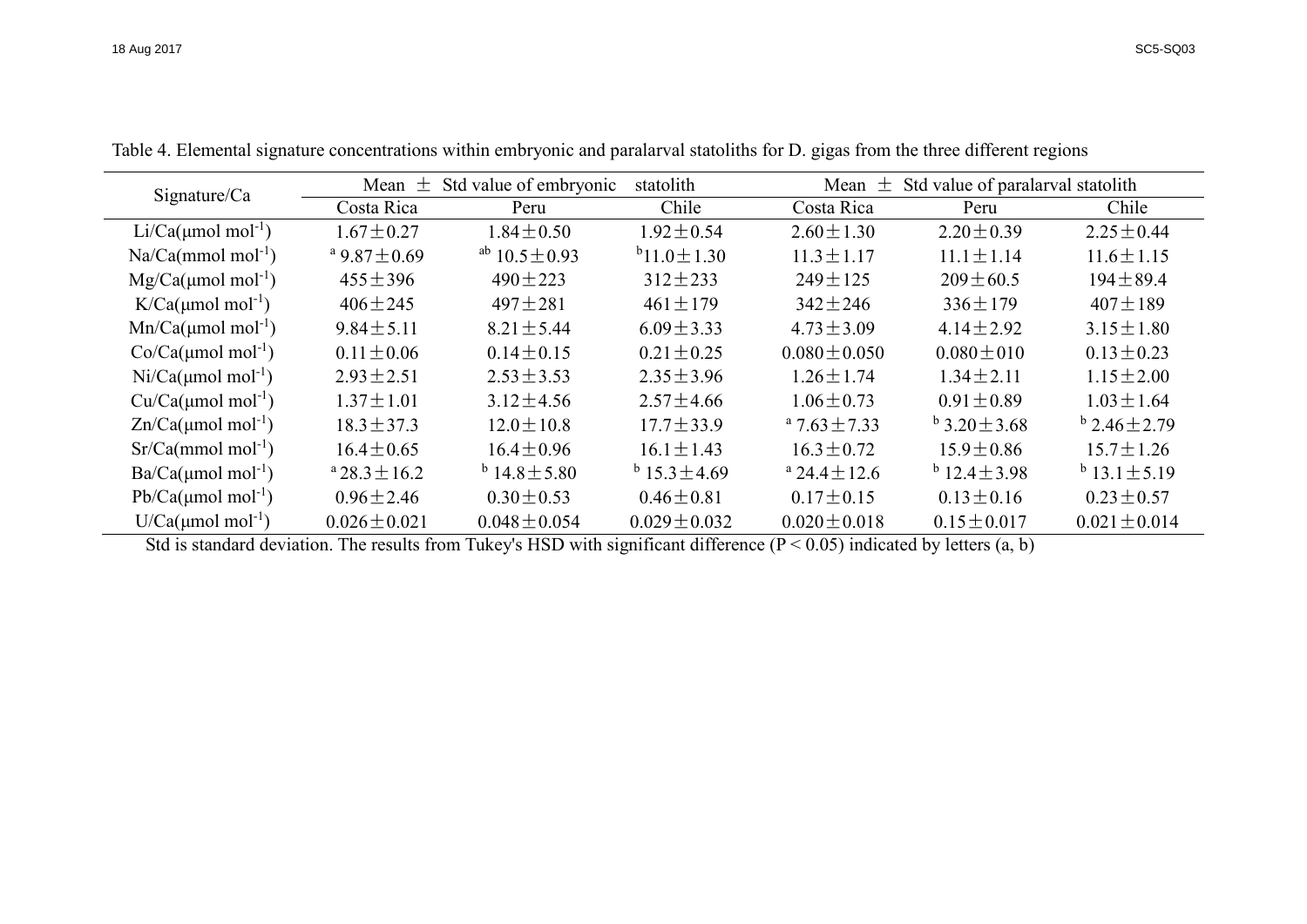Although there was considerable overlap, squid from different locations could be separated, with final cross-validated classification rates of 61% and 52.5% for embryonic and paralarval statoliths, respectively (Table 5, Figure 2). Overall, Ba contributed the greatest variation among the three sampling locations at the two functions, which can be seen from the values of the canonical coefficients (Table 6, Figure 2).



Figure 2 Discriminant function plots of embryonic and paralarval statolith to compare multi-elemental signatures among sampling locations using elements/Ca for *Dosidicus gigas*. Diamond: Costa Rica; Square: Peru; Triangle: Chile; Ellipses represents 95% confidence interval around centroids of each group.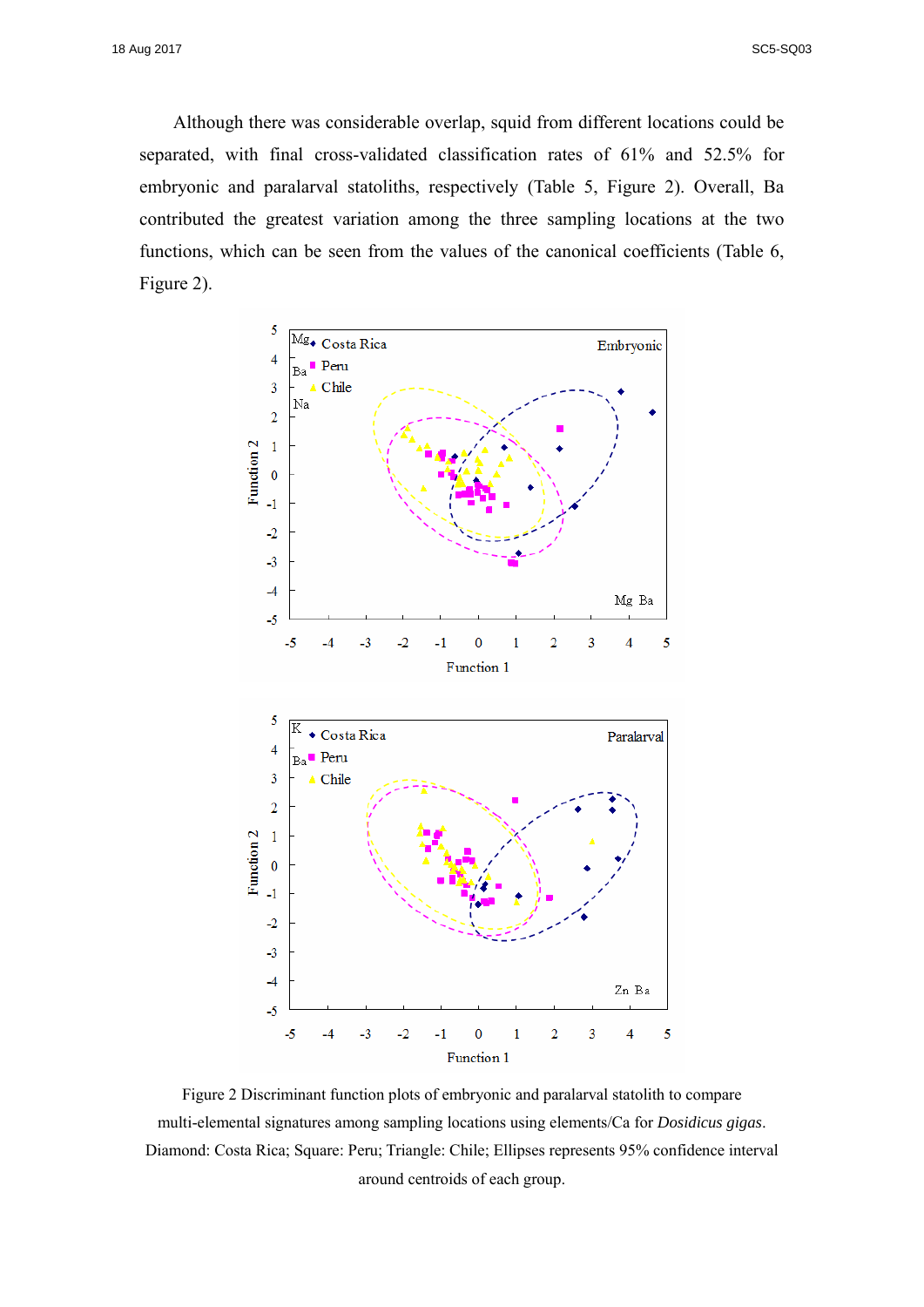| <b>Statolith</b> | Region     |            |          |                                                                                             |       |
|------------------|------------|------------|----------|---------------------------------------------------------------------------------------------|-------|
|                  |            | Costa Rica | Peru     | Cross-validated classification rate<br>Chile<br>10.0%<br>30.8%<br>56.5%<br>$0.0\%$<br>38.5% | Final |
|                  | Costa Rica | $60.0\%$   | $30.0\%$ |                                                                                             |       |
| Embryonic        | Peru       | 3.8%       | 65.4%    |                                                                                             | 61.0% |
|                  | Chile      | $8.7\%$    | 34.8%    |                                                                                             |       |
|                  | Costa Rica | $60.0\%$   | $40.0\%$ |                                                                                             |       |
| Paralarval       | Peru       | $7.7\%$    | 53.8%    |                                                                                             | 52.5% |
|                  | Chile      | $8.7\%$    | 43.5%    | 47.8%                                                                                       |       |

Table 5. Cross-validated classification rate and values of Wilks'λ on the basis of discriminant function analysis scores of multi-elemental signatures within embryonic and paralarval statolith

for *D. gigas* from different regions

Table 6. Standardized canonical DF coefficients for Function 1 and Function 2 for each signature/Ca used in discriminant function analysis for *D. gigas* among the three sampling regions. Coefficients represent the relative contribution of each signature/Ca to each DF.

| Statolith  | Signature | DF1      | DF <sub>2</sub> |
|------------|-----------|----------|-----------------|
|            | Na/Ca     | $-0.625$ | 0.508           |
| Embryonic  | Mg/Ca     | 0.300    | 0.864           |
|            | Ba/Ca     | 0.808    | 0.541           |
|            | K/Ca      | $-0.554$ | 0.821           |
| Paralarval | Zn/Ca     | 0.597    | $-.329$         |
|            | Ba/Ca     | 0.961    | 0.302           |

#### *Hemispherical variation in signatures*

Multi-elemental signatures within embryonic and paralarval statoliths from the northern (Costa Rica) and southern hemisphere (Peru and Chile) used in the SDA showed that the final correct cross-validated classification rates were 84.7% and 88.1%, respectively, with a total Wilks' $\lambda$  value of 0.665 and 0.529 (P < 0.001) (Table 7). This suggested that elemental signatures have significant hemispherical differences, in spite of considerable overlaps as shown by the PCA scatter-plots (Figure 3).

Table 7. Cross-validated classification rate and values of Wilks'λ on the basis of discriminant function analysis scores of multi-elemental signatures within embryonic and paralarval statolith

for *D. gigas* from different hemisphere

| <b>Statolith</b> | Hemisphere      | Cross-validated classification rate | Wilks'λ   |       |       |       |
|------------------|-----------------|-------------------------------------|-----------|-------|-------|-------|
|                  |                 | Northern                            | Southern. | Final |       |       |
|                  | Northern        | $60.0\%$                            | 40.0%     | 84.7% | 0.655 | 0.000 |
| Embryonic        | <b>Southern</b> | $10.2\%$                            | 89.8%     |       |       |       |
|                  | Northern        | 70.0%                               | 30.0%     | 88.1% | 0.529 | 0.000 |
| Paralarval       | Southern        | 8.2%                                | 91.8%     |       |       |       |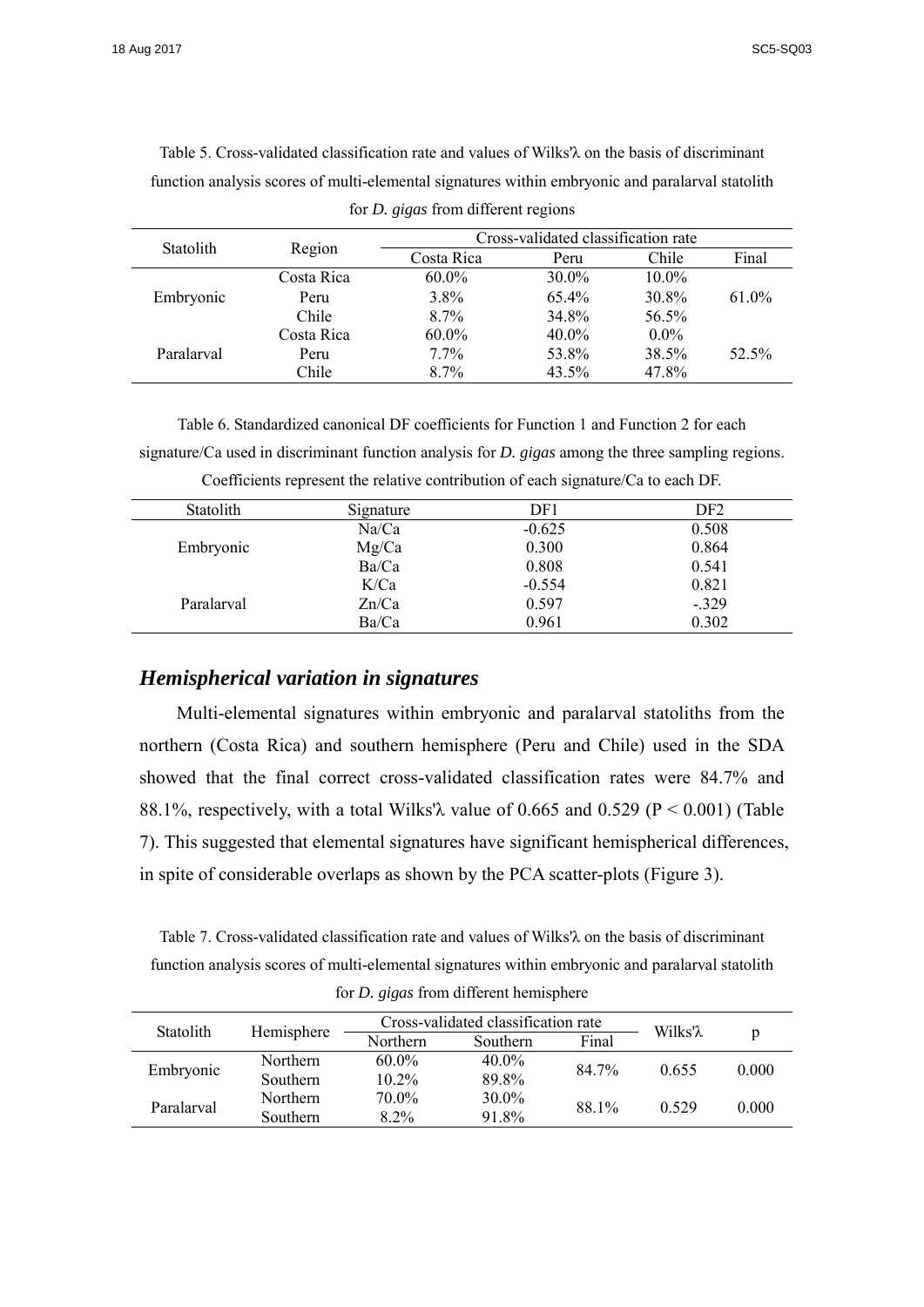

Figure 3 Factorial Score plots of embryonic and paralarval statolith to compare multi-elemental signatures among sampling hemisphere using elements/Ca for *Dosidicus gigas*.

### **4. Conclusion**

In conclusion, all measured signatures were significantly different between embryonic and paralarval statoliths, except for Sr, Ba and Pb. Na and Ba within embryonic statoliths and Zn and Ba within paralarval statoliths where significant differences were found among the three regions. A significantly higher Ba/Ca ratio in the statoliths collected from Costa Rica was found, compared with those from Peru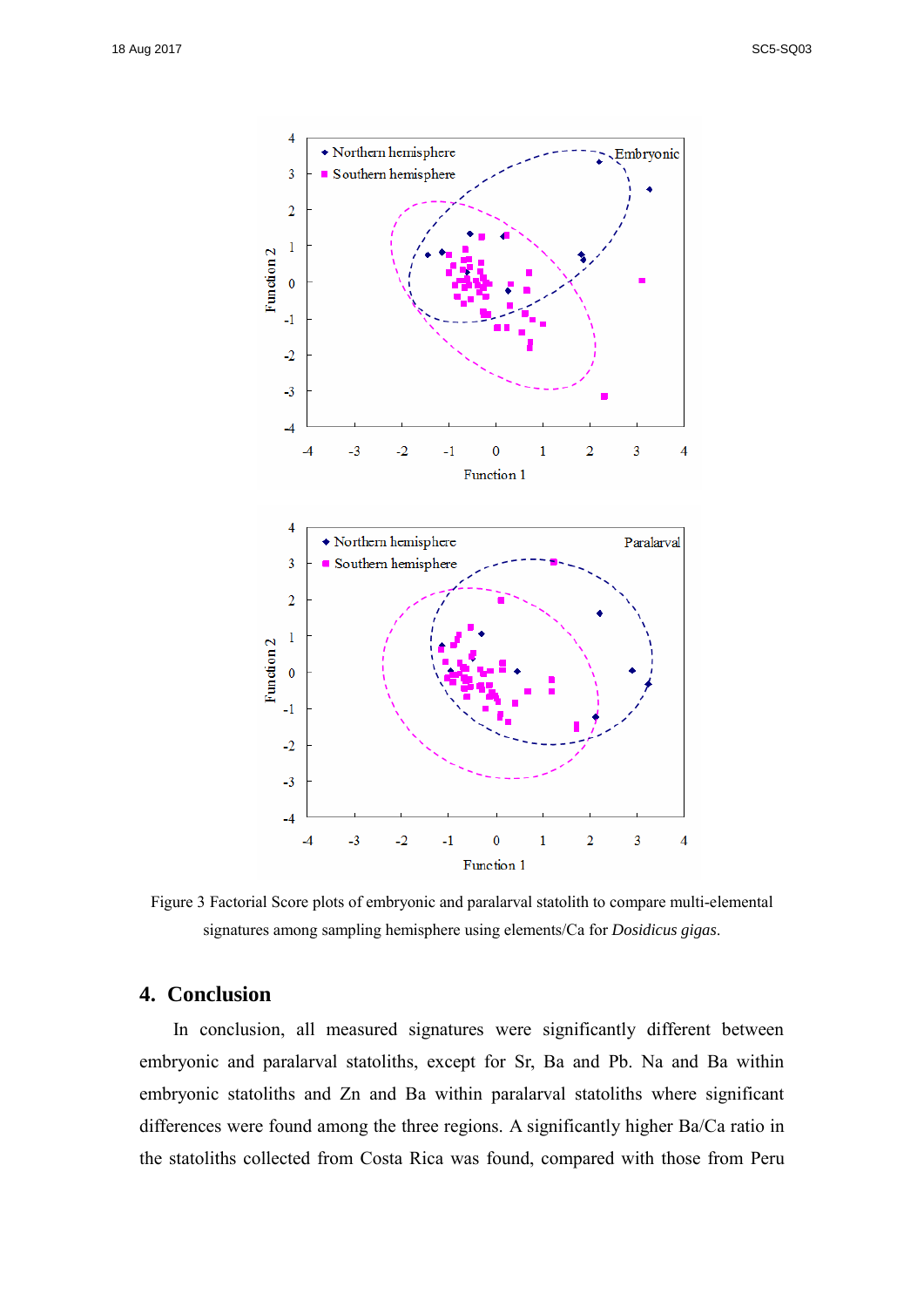and Chile, which might result from the prevalence of strong upwelling in Costa Rica, and a similar Ba/Ca between Peru and Chile might be influenced by the same current that is Humboldt. Elemental signatures in embryonic statoliths were considered to be a better natural tag than those in paralarval statoliths, although both of them could be used as a proxy for distinguishing different groups. The paralarvae of the same populations followed different dispersal trajectories, which might be responsible for their differences.

We prefer to believe that the northern (Costa Rica) and southern (Peru and Chile) group potentially have different natal origins and migration patterns. The northern population was putative spawning adjacent to the Costa Rica Dome, and the special Equatorial Counter Current meant that the paralarvae remained in the spawning ground for food. In contrast, the southern population might spawn in the coastal waters off northern Peru, and the paralarvae would be carried northward rather than stay at the birth place for nursery. Overall, the jumbo squid life cycle, especially at early ontogeny stage, is susceptible to variation of oceanography, particularly the ENSO. For instance, during normal and cold years, intensive offshore transport carry paralarvae far away from the coast into the large open sea area, but during warm years, a weak current retains the paralarvae near the shelf. Therefore, considering higher plasticity of the squid and specificity of the study region, it is important for future studies to access how and where the squid might move as the climate change.

#### **REFERENCES**

Arkhipkin, A.I. (2005) Statolith as 'balck boxes'(life recorders) in squid. *Mar. Freshw. Res.* 56:573-583.

Arkhipkin, A.I. Campana, S.E. FitzGerald, J. and Thorrold, S.R. (2004) Spatial and temporal variation in elemental signatures of statoliths from the Patagonian longfin squid (*Loligo gahi*). *Can. J. Fish. Aqua. Sci.* 61:1212-1224.

Becker, B.J. Fodrie, F.J. McMillan, P.A. and Levin, L.A. (2005) Spatial and temporal variation in trace elemental fingerprints of mytilid mussel shells: A precursor to invertebrate larval tracking. *Limnol. Oceanogr.* 50(1):48-61.

Campana, S.E. (1999) Chemistry and composition of fish otoliths: pathways, mechanisms and applications. *Mar. Ecol. Prog. Ser.* 188:263-297.

Chen, X.J. and Zhao, X.H. (2006) Preliminary study on the catch distribution of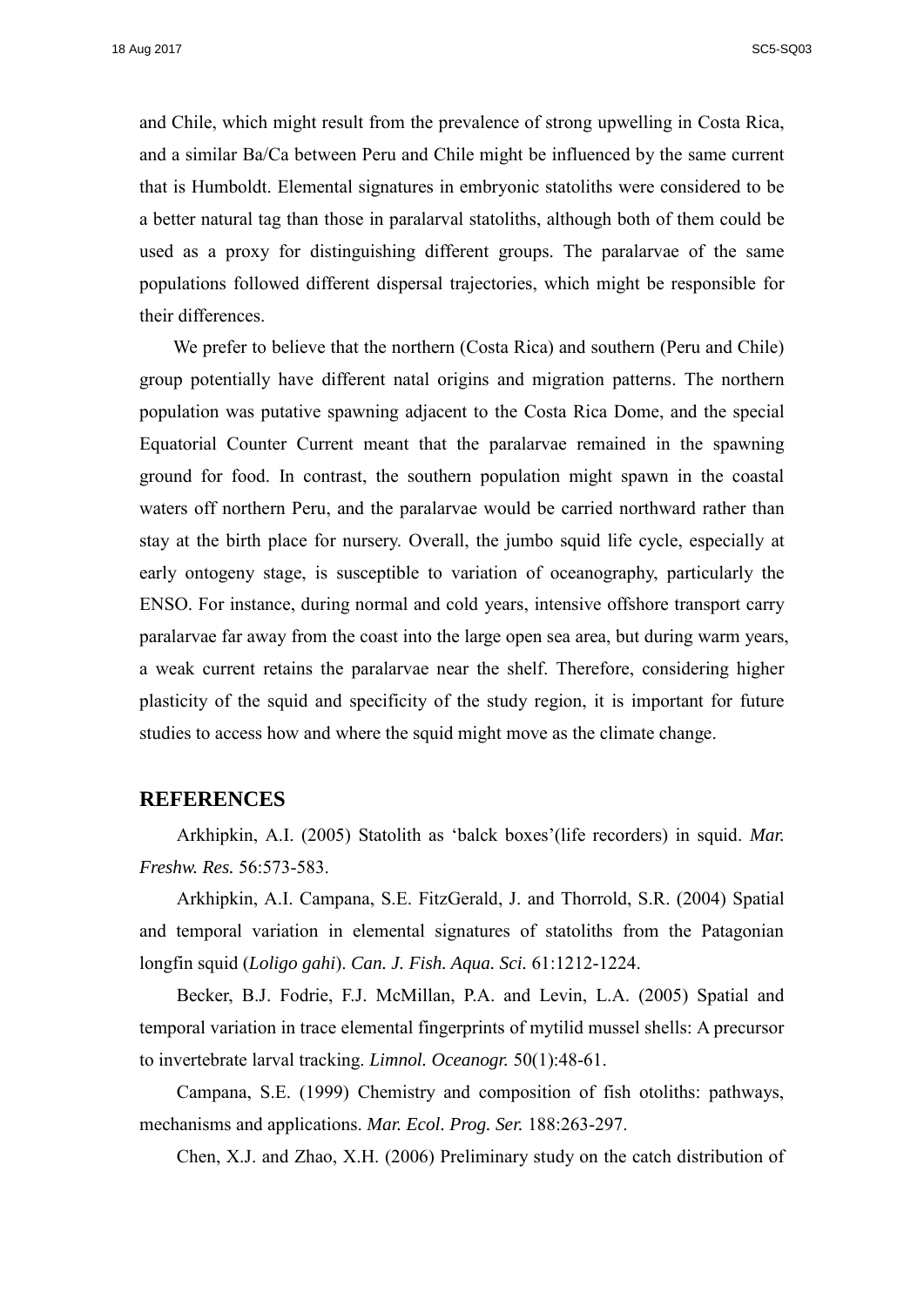*Dosidicus gigas* and its relationship with sea surface temperature in the offshore waters of Peru. *J. ShangH. Fish. Univ.* 15(1):65-70.

Cherel, Y. and Hobson. K. (2005) Stable isotopes, beaks and predators: a new tool to study the trophic ecology of cephalopods, including giant and colossal squids. *Proc. R. Soc. B.* 272:1601-1607.

Clarke, R. and Paliza, O. (2000) The Humboldt current squid *Dosidicus gigas* (Orbigny, 1835). *Rev. Biol. Mar. Oceanogr.* 35:1-38.

Doubleday, Z.A. Pecl, G.T. Semmens, J.M. and Danyushevsky, L. (2008) Stylet elemental signatures indicate population structure in a holobenthic octopus species, *Octopus pallidus*. *Mar. Ecol. Prog. Ser.* 371:1-10.

Durholtz, M.D. Lipinski, M.R. Przybylowicz, W.J. and Mesjasz-Przybylowicz, J. (1997) Nuclear microprobe mapping of statoliths of Chokka Squid *Loligo vulgaris reynaudii* d'Orbigny, 1845. *Biol. Bull.* 193:125-140.

Forrester, G.E. and Swearer, S.E. (2002) Trace elements in otoliths indicate the use of open-coast verses bay nursery habitats by juvenile California halibut. *Mar. Ecol. Prog. Ser.* 241:201-213.

Gillanders, B.M. (2002) Connectivity between juvenile and adult fish populations: do adults remain near their recruitment estuaries? *Mar. Ecol. Prog. Ser.* 240:215-223.

Hamer, P.A. Jenkins, G.P. and Gillanders, B.M. (2005) Chemical tags in otoliths indicate the importance of local and distant settlement areas to populations of a temperate sparid, *Pagrus auratus*. *Can. J. Fish. Aquat. Sci.* 62:623-630.

Ichii, T. Mahapatra, K. Watanabe, T. Yatsu, A. Inagake, D. and Okada, Y. (2002) Occurrence of jumbo fying squid *Dosidicus gigas* aggregations associated with the countercurrent ridge off the Costa Rica Dome during 1997 El Niño and 1999 La Niña. *Mar. Ecol. Prog. Ser.* 231:151-166.

Ikeda, Y. Arai, N. Kidokoro, H. and Sakamoto, W. (2003) Strontium:calcium ratios in statoliths of Japanese common squid *Todarodes pacificus* (Cephalopoda: Ommastrephidae) as indicators of migratory behaviour. *Mar. Ecol. Progr. Ser.* 251:169-179.

Ikeda, Y. Yatsu, A. Arai, N. and Sakamoto, W. (2002) Concentration of statolith trace elements in the jumbo flying squid during El Niño and non-El Niño years in the eastern Pacific. *J. Mar. Biol. Assoc. UK.* 82:863-866.

Kalish, J.M. (1990) Use of otolith microchemistry to distinguish the progeny of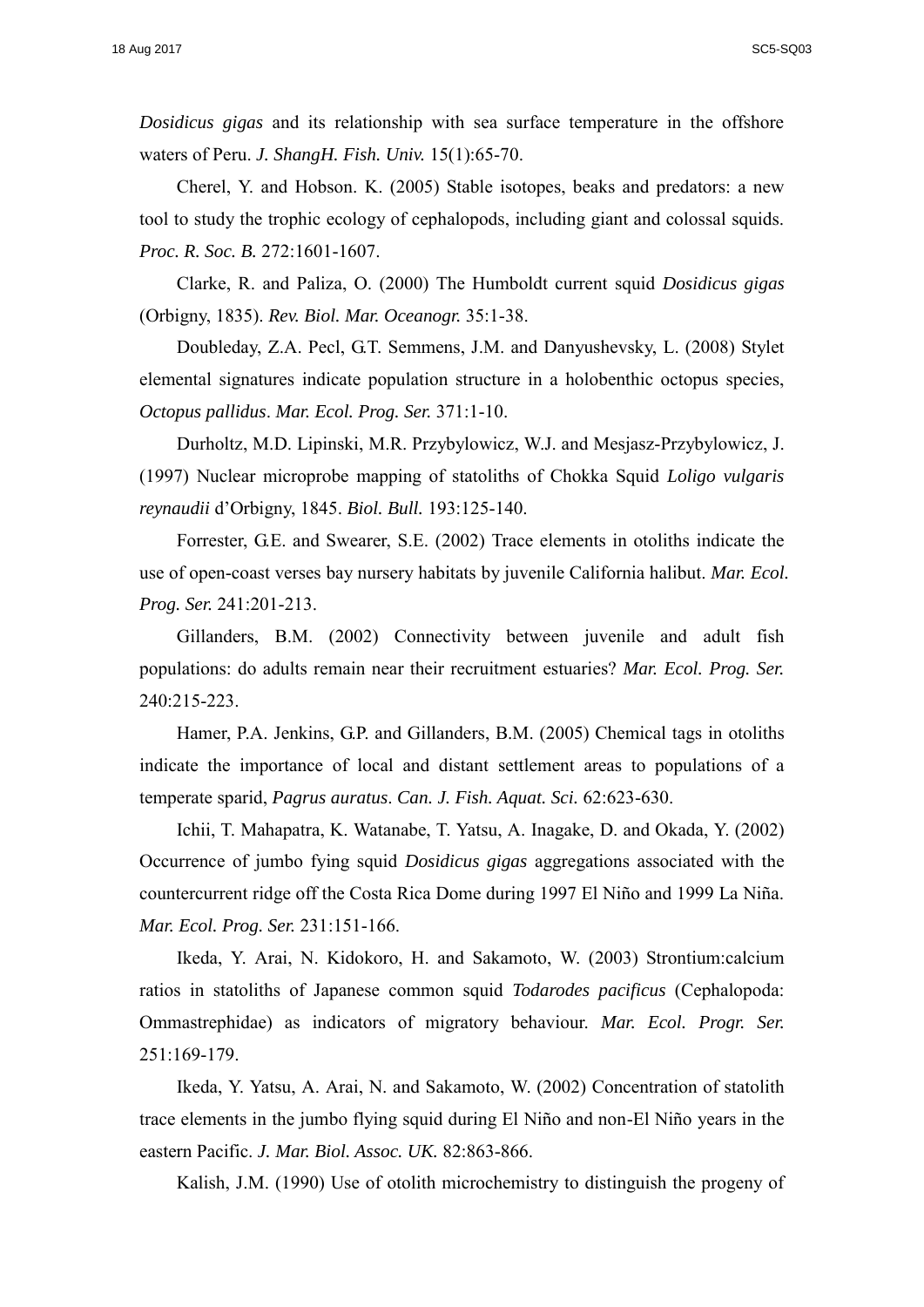sympatric anadromous and non-anadromous salmonids. *Fish. Bull. US.* 88:657-666.

Keyl. F. Argüelles, J. Mariátegui, L. Tafur, R. Wolff, M. and Yamashiro, C. (2008) A hypothesis on range expansion and spatio-temporal shifts in size-at-maturity of jum

Liu B L, Chen X J, Lu H J, Chen Y, and Qian W G (2010) Fishery biology of the jumbo squid *Dosidicus gigas* off Exclusive Economic Zone of Chilean waters. Sci Mar 74: 687-695

Liu, B.L. Chen, X.J. Chen, Y. Lu, H.J. and Qian, W.G. (2011) Trace elements in the statoliths of jumbo flying squid off the Exclusive Economic Zones of Chile and Peru. *Mar. Ecol. Prog. Ser.* 429:93-101.

Morales-Bojórquez, E. Cisneros-Mata, M.A. Nevárez-Martínez, M.O. and Hernández-Herrera, A. (2001) Review of stock assment and fishry biology of *Dosidicus gigas* in the Gulf of California, Mexico. *Fish. Res.* 54:83-84.

Nesis, K.N. (1983) *Dosidicus gigas*. In: P.R. Boyle (ed) Cephalopod life cycles, Vol 1. Species accounts. Academic Press, London, pp. 216-231.

Nevárez-Martínez, M.O. Hernández-Herrera, A. Morales-Bojórquez, E. Balmori-Ramírez, A. Cisneros-Mata, M.A. and Morales-Azpeitia, R. (2000) Biomass and distribution of the jumbo squid (*Dosidicus gigas*; d'Orbigny, 1835) in the Gulf of California, Mexico. *Fish. Res.* 49:129-140.

Nigmatullin, Ch. M. Nesis, K.N. and Arkhipkin, A.I. (2001) A review of the biology of the jumbo squid *Dosidicus gigas* (Cephalopoda: Ommastrephidae). *Fish. Res.* 54:9-19.

Rosas-Luis, R. Salinas-Zavala, C.A. Koch, V. Del Monte, L. P. and Morales-Zárate, M. V. (2008) Importance of jumbo squid *Dosidicus gigas* (Orbigny, 1835) in the pelagic ecosystem of the central Gulf of California. *Ecol. Model.* 218:149-161.

Rocha, F. and Vega, M. (2003) Overview of cephalopod fisheries in Chilean waters. *Fish. Res.* 60:151-159.

Sandoval-Castellanos, E. Uribe-Alcocer, M. and Díaz-Jaimes, P. (2007) Population genetic structure of jumbo squid (*Dosidicus gigas*) evaluated by RAPD analysis. *Fish. Res.* 83:113-118.

Taipe, A. Yamashiro, C. Mariategui, L. Rojas, P. and Roque, C. (2001) Distribution and concentration of jumbo flying squid (*Dosidicus gigas*) off the Peruvian coast between 1991 and 1999. *Fish. Res.* 54: 21-32.

Thorrold, S.R. Latkoczy, C. Swart, P.K. and Jones, C.S. (2001) Natal homing in a